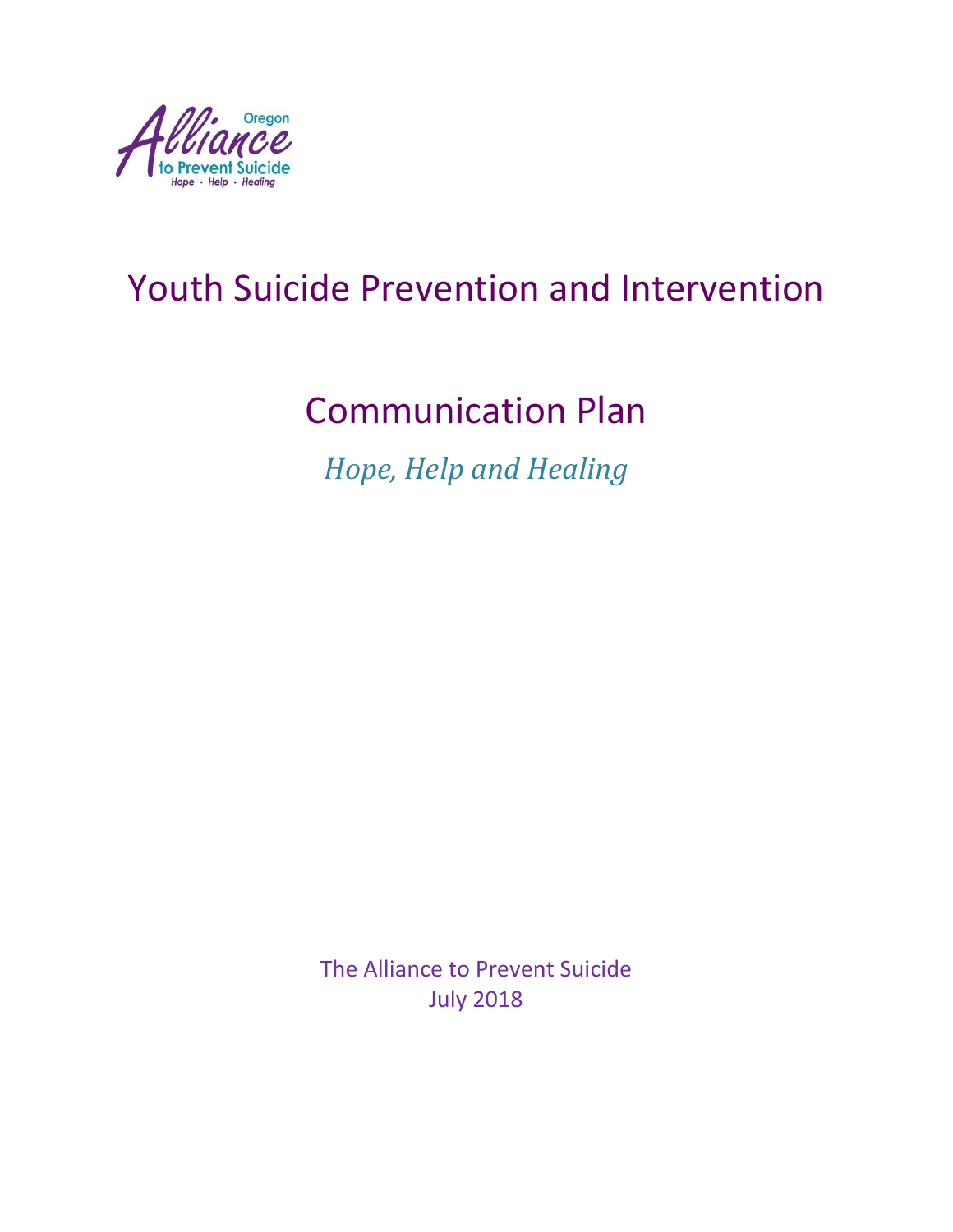### Acknowledgements

The *Executive Committee and Outreach and Awareness Committee of the Alliance for the Prevention of Suicide* wishes to express gratitude and appreciation to the Communications Workgroup for their commitment to developing this Communication Plan. Thank you to Ann Kirkwood, Beth Byrne, David Westbrook and Nicholas Parr for their contributions and support throughout the process.

Adam Hoverman, DO DTMH, Oregon Health and Science University

Ann D. Kirkwood, Health Services Division, Oregon Health Authority

Annette Marcus, Association of Oregon Community Mental Health Programs Beth Byrne, Clackamas County Public & Government Affairs

Chiharu Blatt, Trillium Family Services

Cherryl Ramirez, Association of Oregon Community Mental Health Programs

Christabelle Dagoo, University of Oregon

David Westbrook, Donna Libemday, Dwight Holton, Natalie Sept Lines for Life

Doug Gouge, Polk County Family and Community Outreach

John Seeley, University of Oregon

Kimberlee Jones, Best Care Treatment

Mary Renouf-Hanson, Providence Medical Center

Meghan Crane, Public Health Division, Oregon Health Authority

Nicholas Parr, University of Oregon

Saerom England, Strategic Communications Oregon Health Authority

Ryan Price, American Foundation for Suicide Prevention

Tia Barnes, Youth Move Oregon

*The Communication Plan was prepared by Annette Marcus and Linda Hockman, made possible by funding from the Oregon Health Authority to the Association of Oregon Community Mental Health Programs. Suggested citing of this document is the Oregon Alliance to Prevent Suicide.*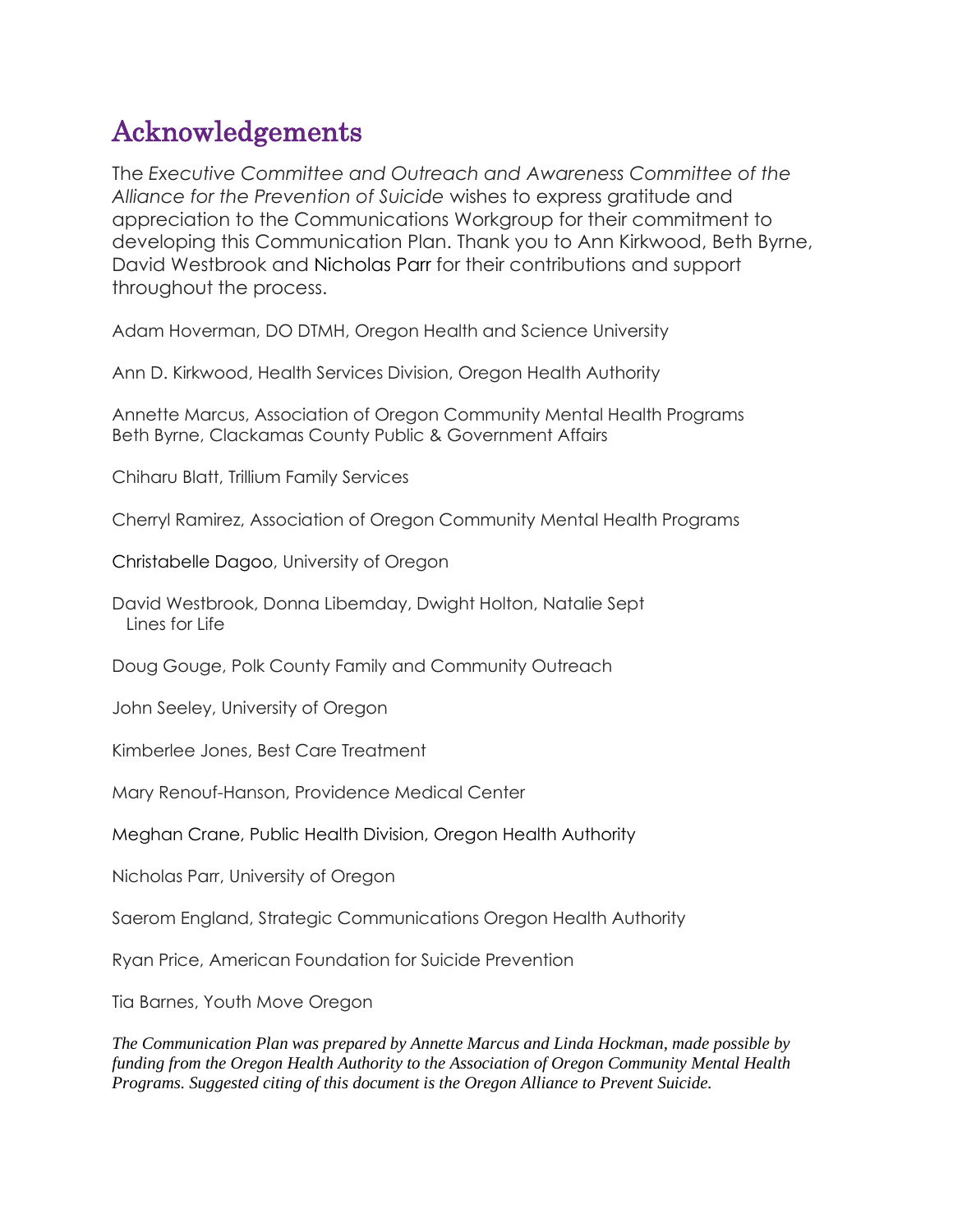### **Table of Contents**

| Strategic Communication Goals, Objectives and Action Steps 14 |  |
|---------------------------------------------------------------|--|
|                                                               |  |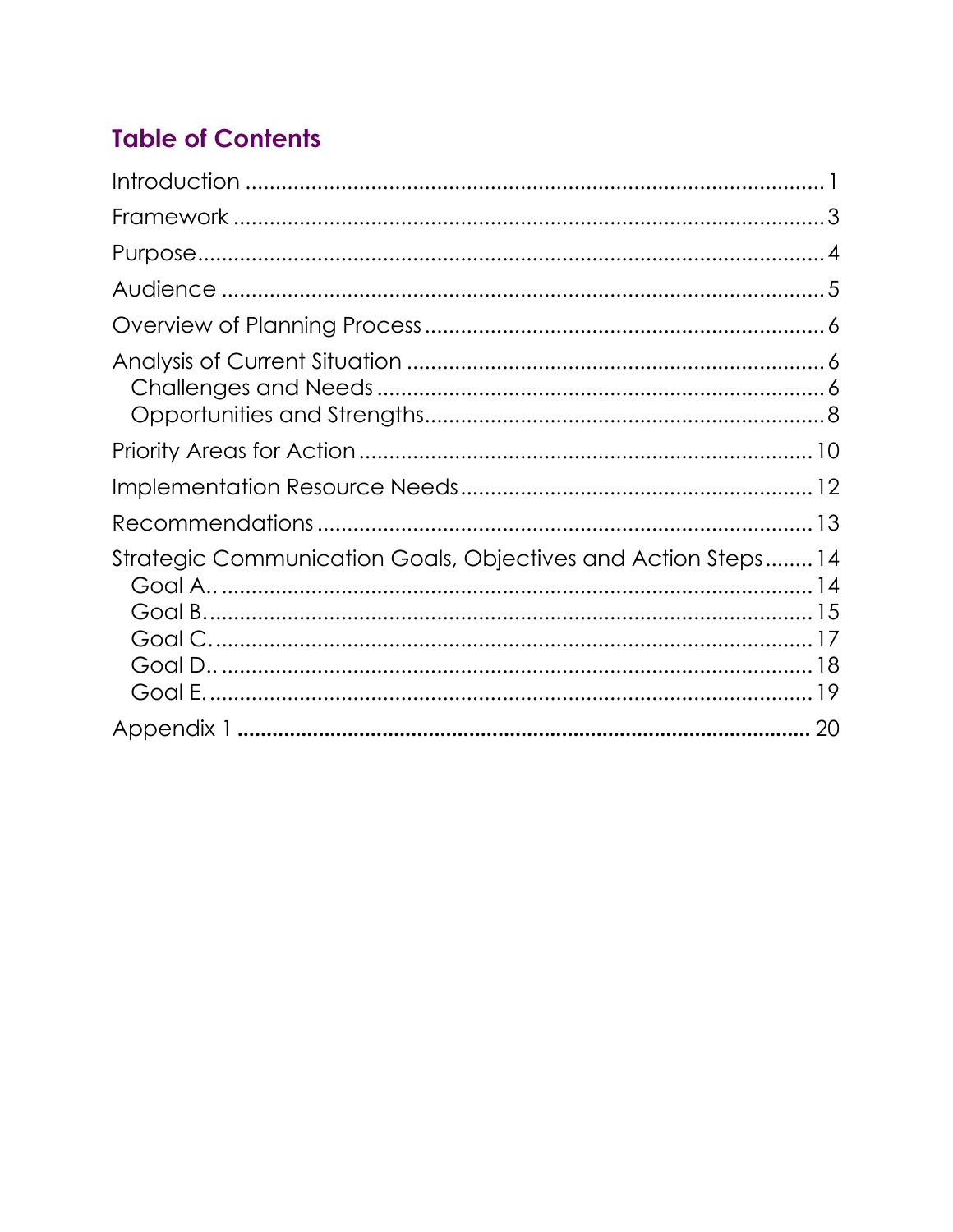"Communication efforts, such as campaigns and social marketing interventions, can play an important role in changing knowledge, attitudes, and behaviors to promote suicide prevention. Safe and positive messages addressing mental illness, substance abuse, and suicide can help reduce prejudice and promote help seeking. These types of messages can help create a supportive environment in which someone who is experiencing problems feels comfortable seeking help, and where families and communities feel empowered to link a person in crisis with sources of care and assist the person in attaining or regaining a meaningful life."

– *National Strategy for Suicide Prevention*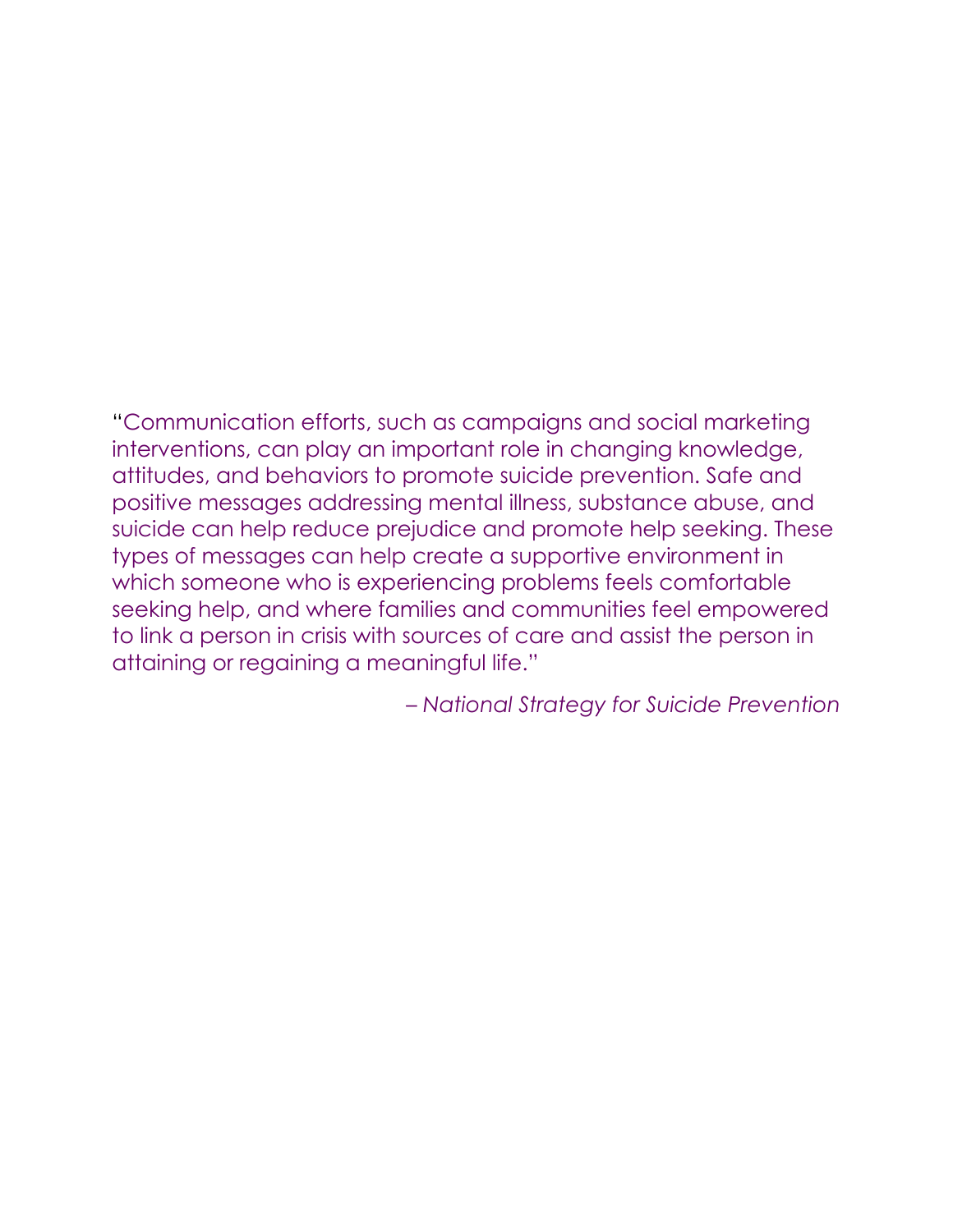#### Introduction

Oregonians are seeing too many young people die by suicide, thinking about suicide and struggling with feelings of hopelessness and isolation. As a nation, Americans are working on better ways to communicate the urgency of these issues while also promoting a culture of hope, resilience, help-seeking and healing. This statewide youth suicide prevention and intervention Communication Plan for Oregon highlights ways that efforts to prevent and respond to suicide can be more effectively coordinated to create opportunities for more nimble responses to emerging situations, such as celebrity suicides and local or regional suicide clusters, as well as policy and funding threats and opportunities.

Oregon, like many Western states, has a significantly higher rate of youth suicide than the national average, despite the efforts of multiple organizations and stakeholders to implement programs and trainings to change this trend. One reason for this limited effectiveness may be that these local efforts often occur in isolation with limited opportunities for others elsewhere in the state to share information and learn from other communities' successes and challenges. Additionally, suicides continue to be inappropriately reported by news and social media in ways that have been shown to contribute to suicide contagion risk. At the same time, an unintended outcome of news media being warned that there is an "unsafe" way to cover suicide is reduced news coverage of suicides, leading to lower public perception of the

prevalence of suicide in Oregon and nationwide.

In 2015 the Oregon Health Authority (OHA) brought together experts in the field, youth, attempt survivors and people who lost a loved one to suicide to develop a statewide 5-year plan to reduce suicide in Oregon among individuals 10-24 years old. The resulting Youth Suicide Intervention and Prevention Plan (YSIPP) identified 117 different action items to address this issue in a comprehensive way. A key recommendation was development of a statewide communication plan to 1) support the plan's implementation through coordinated communication; 2) to promote a culture of resilience and hope in which helpseeking is seen as a strength; and, 3) to mobilize policy makers across the state to support the plan through innovation, legislation and resource investment. The Oregon Alliance to Prevent Suicide, created by the YSIPP (Appendix 1) and charged with facilitating its implementation, formed an ad hoc Communications Workgroup specifically to execute Strategic Direction 1, Goals 2 and 3 of YSIPP. Strategic Direction 1 – Healthy and Empowered Individuals, Families and Communities – and Goals 2 and 3 (see below) promote general

In 2016, out of 50 states and the District of Columbia, Oregon had the 15<sup>th</sup> highest rate of youth suicides and 98 youth ages 10 to 24 died by suicide.

> *Youth Suicide Invention and Prevention Plan 2017 Annual Report*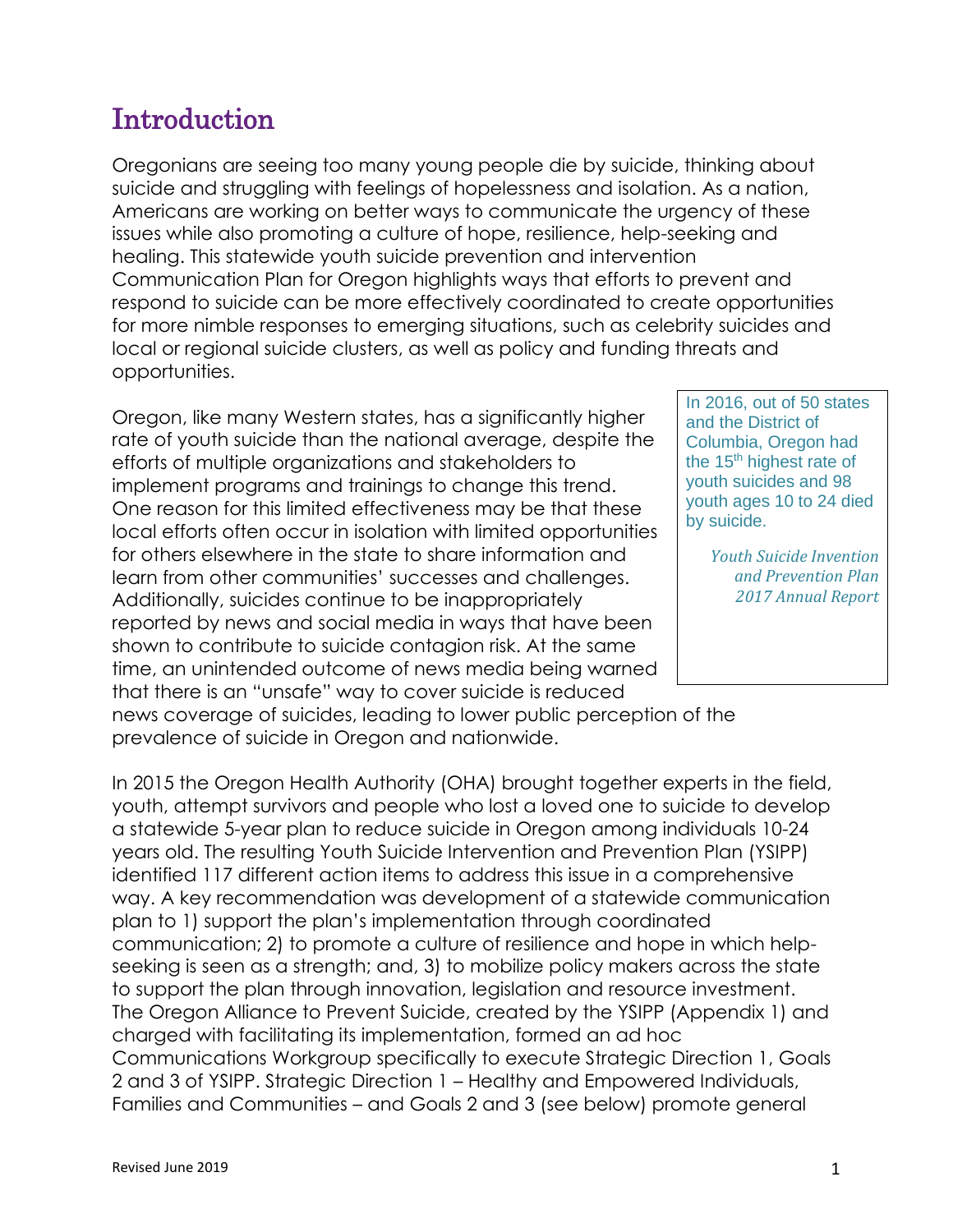health and resilience to reduce the risk of suicidal behaviors. The youth suicide prevention, intervention and postvention approach described in the YSIPP is the foundation for this Communication Plan.

#### **Goal 2.** Implement research-informed communication efforts designed to prevent suicide by changing knowledge, attitudes and behaviors.

#### **Goal 3.** Increase knowledge of the factors that offer protection from suicidal behaviors and promote wellness and recovery.

The Communications Workgroup, in conjunction with input from the field, established communication goals and objectives designed to increase statewide continuity of messaging that promotes resilience, hope and healing, and to unify the youth suicide prevention, intervention and postvention field across Oregon. This plan incorporates suicide prevention, intervention and postsuicide intervention (postvention; hereafter included in "suicide prevention and intervention") and its recommendations are a result of that workgroup's efforts. Once recommendations are formally adopted, the role of the Alliance in implementation of the Communication Plan will be:

- Leadership in tracking implementation progress and advising on adjustments to plan action steps as indicated
- Ongoing scans and identification of potential new partners
- Linkages and point of contact in response to emerging and crisis situations
- Facilitation of a shared responsibility of partners to unify the youth suicide prevention and intervention field through communication strategies
- Analysis of outcome measures and prioritization of future action steps
- Development of shared approach with other key thought-leaders to promote effective suicide prevention and intervention policy statewide

The Communication Workgroup call to action is based on the need for a coordinated and systematic communication strategy that connects youth suicide prevention and intervention efforts across the state. Fundamentally, this plan intended to promote community well-being and prevent suicide. As such, its actions are associated not only with those specifically tasked with outreach and communication but applies broadly to the range of Alliance activities and groups working to facilitate implementation of the YSIPP.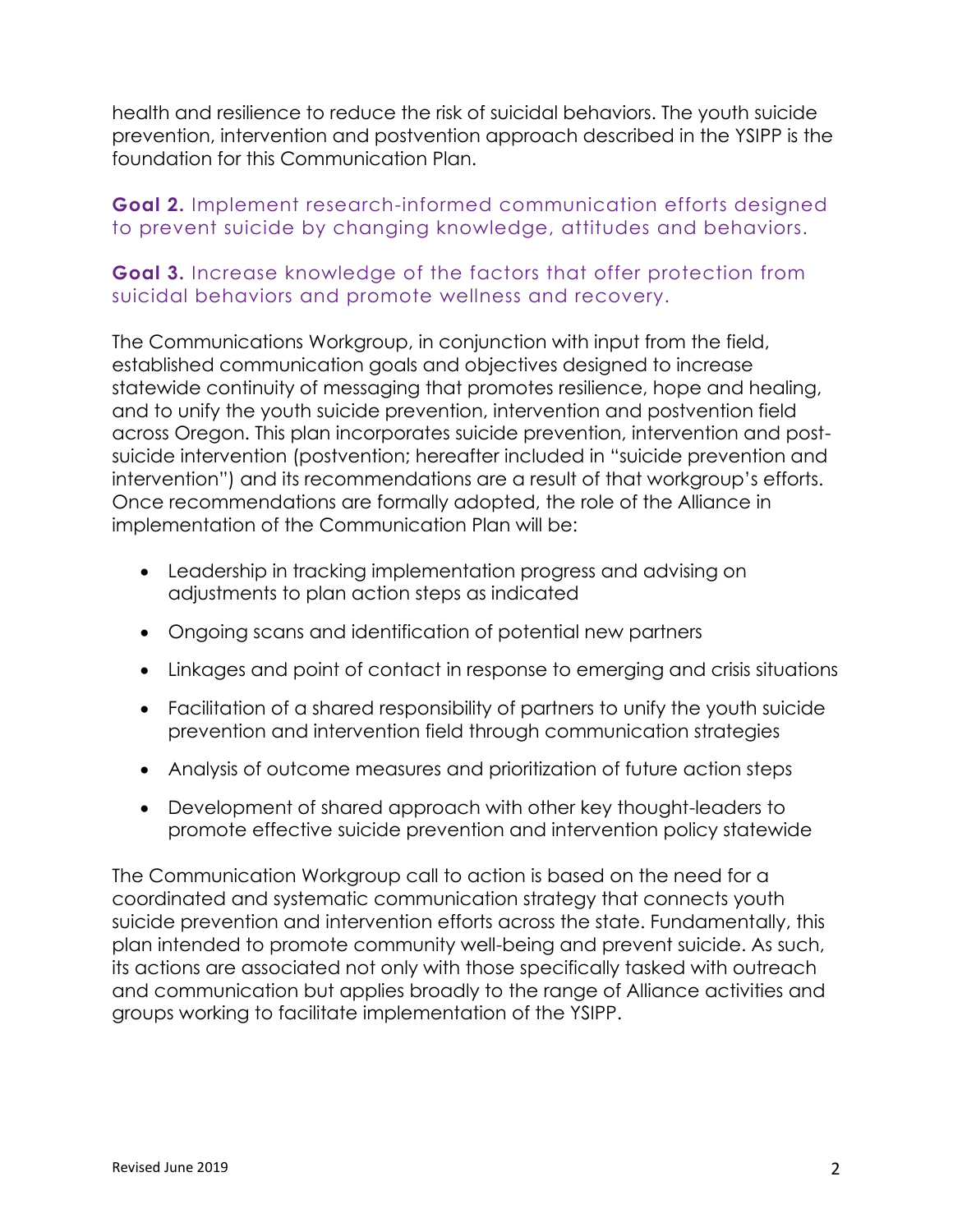### Framework

The YSIPP Communication Plan is informed by the *Framework for Successful Messaging* created by the National Action Alliance for Suicide Prevention. A full discussion of the *Framework* is available at

[https://suicidepreventionmessaging.org/.](https://suicidepreventionmessaging.org/) The *Framework* is a resource to help programs and individuals messaging about suicide to develop content that is strategic, safe, positive, and makes use of relevant guidelines and best practices.

The *Framework* outlines four critical elements to consider when messaging about suicide. Oregon is aligning its suicide prevention and intervention communication action steps with the four elements. Below the definitions is a brief illustration of how this plan proposes to implement each element.

• *Safety* – avoiding content that increases risk for vulnerable individuals or is unhelpful by reinforcing problematic norms, conveying negative stereotypes or undermining prevention.

Links to a compendium of communication templates, tools, guides and resources will be based on safe messaging and research-informed best practices and disseminated using regional

Framework for Successful Messaging<br>onal Action alliance for Suicide Preventi communication hubs enabled through a web based centralized dissemination point and a statewide distribution. The first priority is to ensure messaging promotes hope, help and healing and is available to all

geographic areas of Oregon.

• **Positive Narrative** – promoting the positive in some form, such as sharing resources, telling positive real stories, describing action steps, and featuring program success.

Oregon specific briefs will be featured on the Alliance website, released to media, and shared with policy-makers to highlight individual and local stories of hope, help, and healing. This plan supports development of a cadre of speakers available to share personal experiences, de-stigmatize help-seeking behavior and promote the YSIPP. The Alliance and OHA will provide leadership to highlight and celebrate successes.

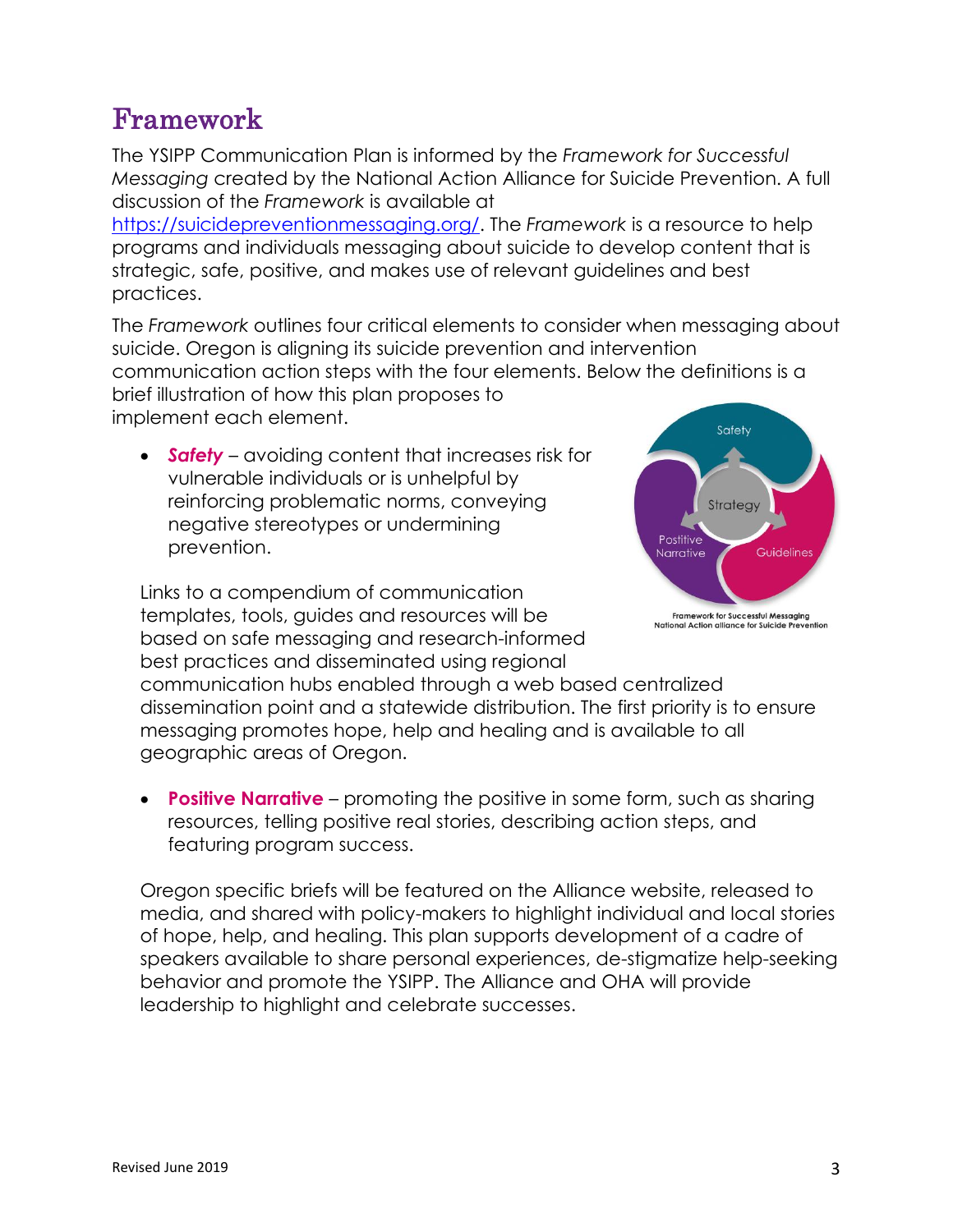• **Guidelines** – use specific guidance or best practices that apply to messaging.

To increase understanding about best practices in messaging, the Communication Plan supports trainings like Connect that teach safe messaging protocols for both media and within communities and institutions. Messaging guidelines and best practices will be highlighted on the Alliance website, shared with a variety of other relevant sites and key stakeholders, and integrated into conferences and other education opportunities.

• **Strateg***y* – planning and focusing messages so they are as effective as possible. This includes integrating communications with other efforts, defining clear, achievable and measurable goals, understanding the audiences, identifying a "call to action" and providing resources for taking action.

This plan puts forth an actionable communication approach that includes: a) developing, adopting or adapting national materials, tools and resources for dissemination; b) Oregon-focused messaging around national initiatives such as Suicide Prevention Month, Zero Suicide and Weekend of Prayer for Suicide Prevention; c) use of culturally specific messaging; d) moving beyond the usual partnerships (health, behavior health, schools) to share information where youth and young adults spend their time, for example, in entry-level job settings, faith communities, sports events, etc; e) integrating efforts across Alliance committees and the broader field; and, f) measuring effectiveness of dissemination and messaging.

The Communication Plan was also informed by the work on postvention communication developed by the Connect program of NAMI New Hampshire. With OHA funding, Connect postvention trainings are currently being implemented in nine Oregon counties (Deschutes, Jackson, Jefferson, Lane, Linn, Benton, Lincoln, Malheur, Umatilla, and Yamhill).

#### Purpose

The goal of the YSIPP is to increase protective factors and decrease risk factors influencing the number of youth suicides by promoting "Healthy and Empowered Individuals, Families and Communities" (Strategic Direction 1, YSIPP). This Communication Plan focuses on incremental steps to increase knowledge and access to expertise with in Oregon. It proposes actions to address fragmentation and promote unity of efforts across the state by integrating communication activities with other efforts. Action steps are designed to engage existing suicide prevention and intervention coalitions and promote new ones, actively advance wellness and recovery, align with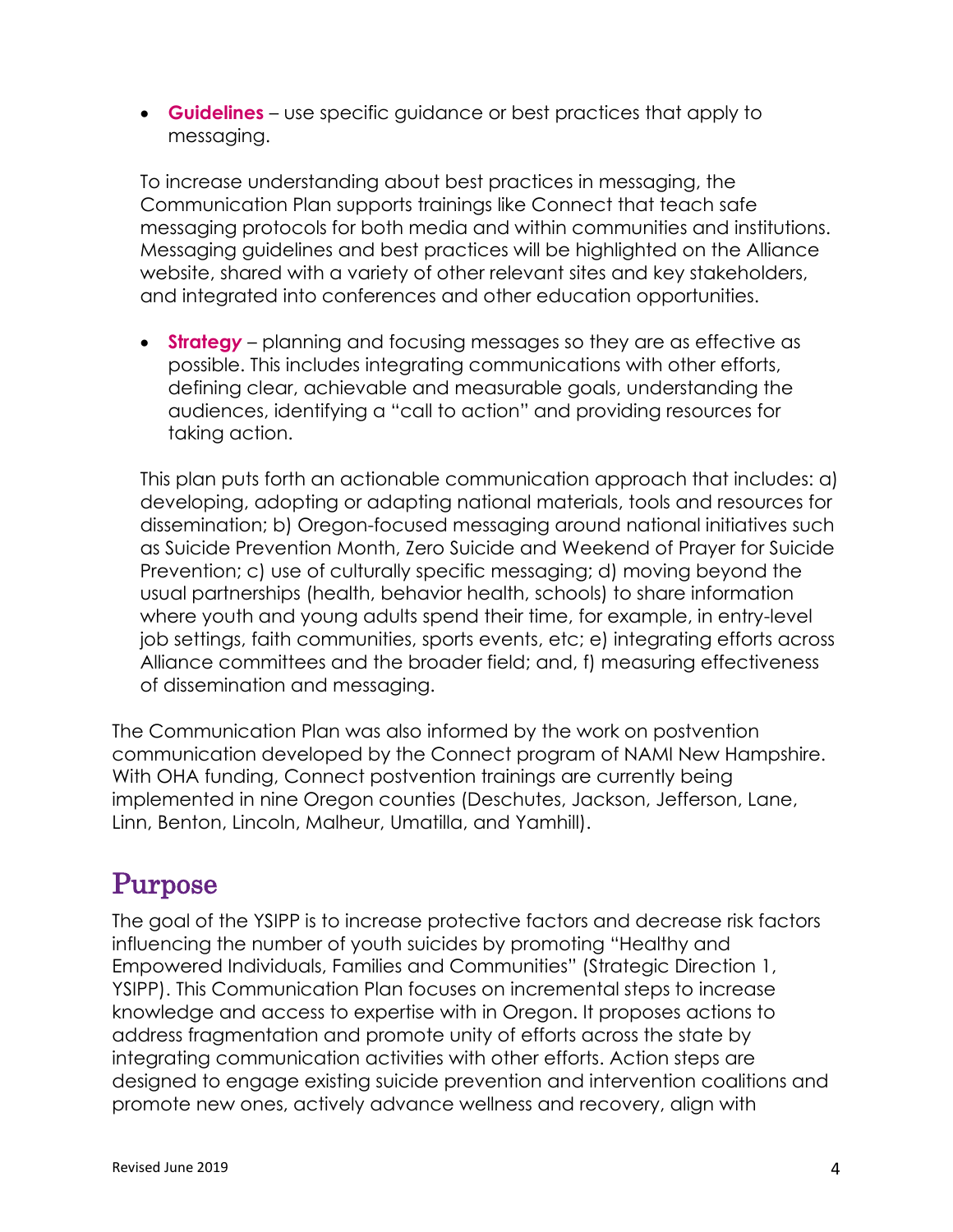research-informed practices and support a more nimble response to emerging crisis situations. The Communication Plan proposes the development of communication hubs to achieve this and leverage local ownership and expertise.

Communication hubs, comprised of regional coalitions within identified geographic areas and collaborative groups within public agencies, will serve as the primary point for web-based dissemination of communication materials, tools, resources, and other featured items. The principle element of the communication hub design is to institute a systematic and consistent process of sharing suicide prevention and intervention information statewide. The long-term outcome of establishing communication hubs is to unify the suicide prevention and intervention field through a network of coalitions.

The Communication Plan is not an extensive Public Health messaging campaign. Rather it is a strategic communication undertaking intended to accurately target communications; map how to reach specific audience; make communication efforts efficient, effective, and lasting; and, track implement progress. On an ongoing basis, the Alliance Outreach and Awareness Committee will provide recommendations to modify Communication Plan activities based on findings of outcome measurements and shifts in the prevention field. While this plan is not a comprehensive public campaign approach, it is complementary to the larger statewide suicide prevention effort, Zero Suicide, and other prevention efforts with Oregon.

## Audience

Implementation of the communication strategies is intended to increase awareness and understanding of the risk and protective factors related to suicide, including among behavioral and medical health providers, educators, local and regional suicide prevention coalitions, family, youth and policy makers. The Communication Plan includes an Alliance website. The website will facilitate the work of the Alliance by disseminating information about existing and emerging prevention coalitions and materials supportive of the prevention activities of local coalitions and other stakeholders as well a broadening public awareness of suicide prevention activities occurring in Oregon. The Communication Plan's long-term approach is intended to be aware of issues of language access and relevant to culturally specific audiences such as LGBTQ, faith based, military, Latinx , Native American and non-English speaking communities. Developing materials with the engagement of members of these communities will be an integral part of the implementation of each element of the Communication Plan.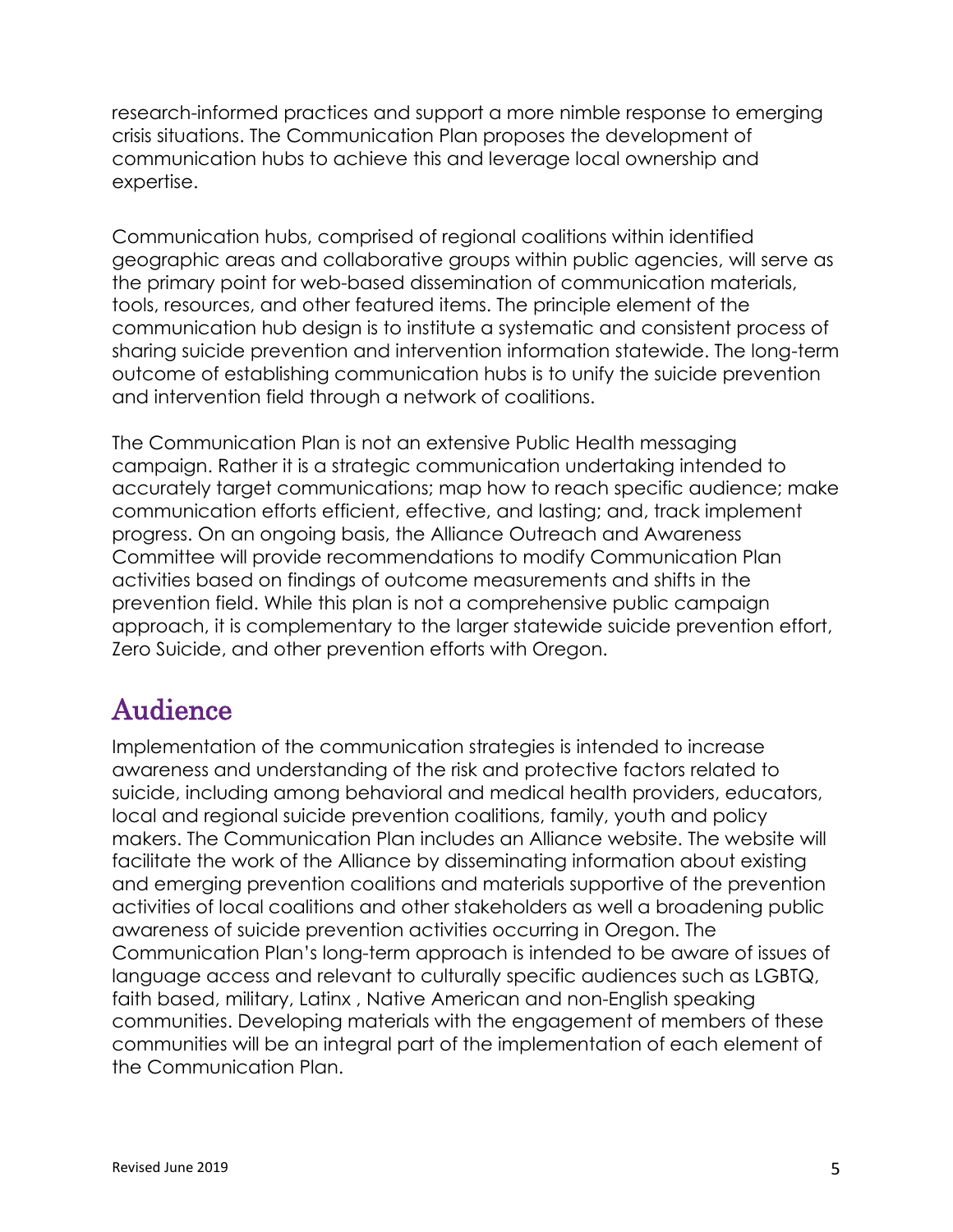Concurrently, the Public Health Division of OHA is developing an Oregonfocused website informed by the national Suicide Prevention Resource Center website, which will be directed to the public as a first-line suicide prevention resource. Shared planning and coordination and links between the Alliance website and Public Health websites are included as action steps in the Communication Plan.

#### Overview of Planning Process

Development of a Communication Plan began in Fall 2017 at the recommendation of the Alliance's Outreach and Awareness Committee. In addition to workgroup meetings, the participatory development process included discussions with the University of Oregon Suicide Prevention Lab; conferring with the Alliance Executive and Outreach and Awareness Committees; consultation with individuals and experts from the field; interviews with key contacts within public and private agencies; and, guidance from OHA Health Systems and Public Health divisions. The participants in this process represented stakeholders from state agencies, county governments, private organizations, rural and urban communities, and non-profits serving at-risk youth. The Alliance Schools Committee provided insight into the challenges and opportunities of working with partners within the educational system. That committee conducted a statewide survey of middle and high schools to determine what types, if any, suicide prevention curriculum, training and protocols were being implemented in their local communities. Survey results will be forthcoming and inform ongoing communication work.

## Analysis of Current Situation

The following is a summary of the findings from the planning process

#### Challenges and Needs

- **Allies and Champions** Prioritizing the case for suicide prevention and intervention requires allies and champions to obtain funding and promote effective practice and policy. Most importantly, it is key to instituting cultural and community norms, which promote hope, normalize helpseeking behaviors, and encourage engagement of communities in the healing process after an attempt or suicide. Alliance members and suicide prevention and intervention coalitions are positioned to cultivate policy makers and practice influencers to establish these norms.
- **Media** While there are examples of exemplary reporting about suicide, often media outlets in Oregon do not report on suicide and, when they do, reporting does not necessarily follow suicide safe messaging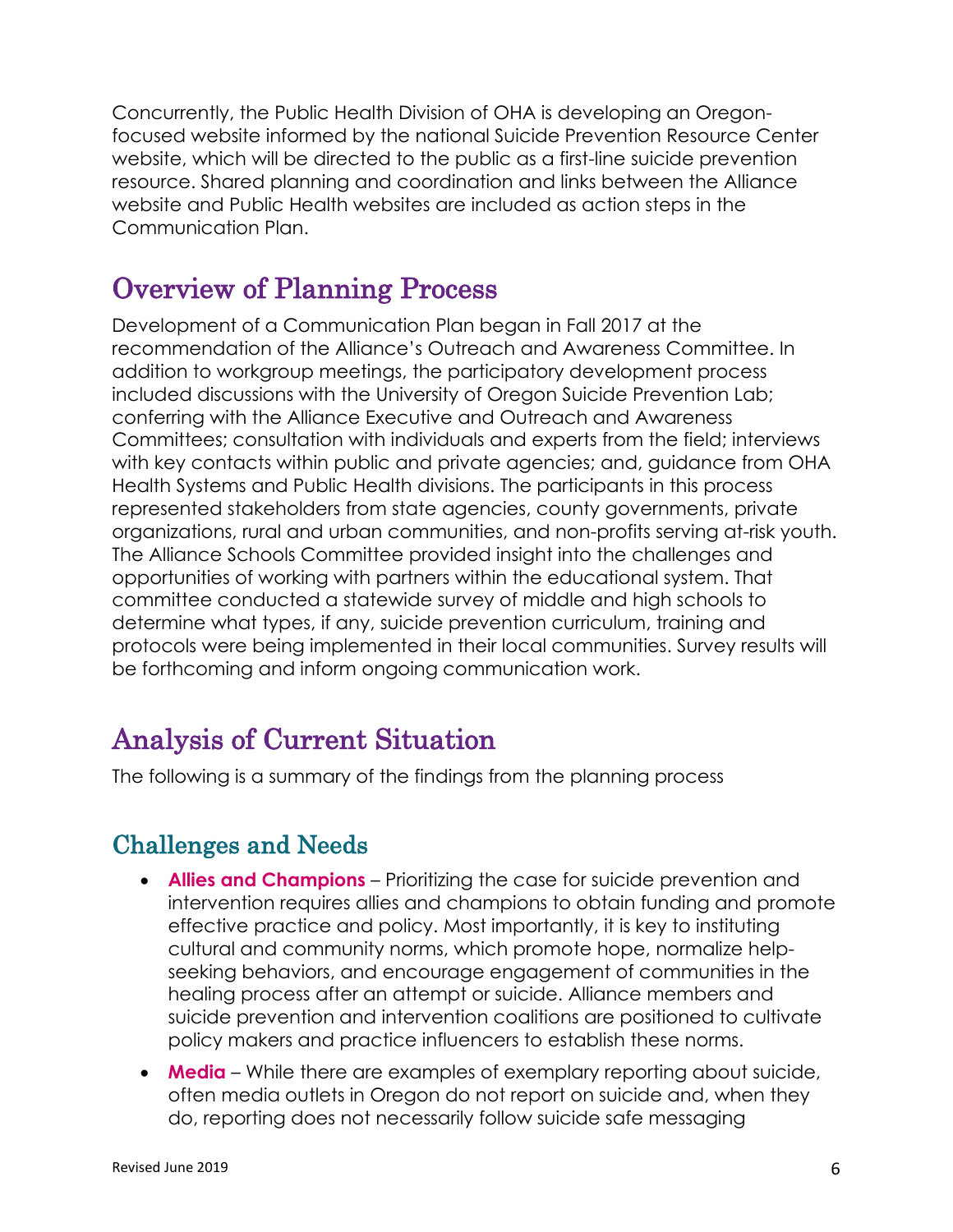guidelines. Concerted efforts are needed to educate media about safe messaging and to motivate media to follow those guidelines. Media outreach also needs to consistently include messaging and safe practices designed for social media.

• **Messaging and Communication Efforts** – Suicide prevention messaging in Oregon needs to be tailored to urban, rural, and frontier audiences. There

is a need to assemble a variety of communication tools that align with YSIPP guiding principles, are based in research-informed practices, and are easily accessed statewide. While some cross-county communication occurs through collaborative learning communities such as Garret Lee Smith program-funded counties and monthly calls among mental health Promotion and Prevention OHA grantees, an integrated and statewide approach to communication does not yet exist. Building a strong, stakeholder-oriented communication network across the state could address this gap. Additionally, communication materials need to be designed in response to emerging needs including the trend of increasing suicides among children in middle school and

We need connections to resources in our communities and materials our communities can relate to – images of people who look like they'd actually live in rural Oregon and language that speaks to them.

> *Kimberlee Jones, Best Care Treatment Prevention Supervisor, Madras, OR*

younger. The YSIPP address ages 10 through 24 years, however, feedback from the field indicates a need to expand prevention efforts to include young children experiencing hopelessness, as well as their families.

- **Funding**  Although suicide prevention and intervention is a crossdisciplinary issue spanning health, behavioral health, public health, education, and child safety domains, staff and funding resources are often siloed. OHA has taken a leadership role in securing funds for suicide prevention and intervention, however, current grant funding is time-limited and secure state level funding is insufficient to accomplish a comprehensive approach unifying public agencies and community organizations. While challenging, there is a clear need to increase and diversify funding for Oregon's suicide prevention and intervention efforts by obtaining private and foundation resources.
- **Communication Mechanism** A systematic and centralized communication mechanism is not in place, limiting the availability of materials, tools, messaging resources and lessons learned in the field across geographic areas. Often community supports are stretched to find staff time and expertise required to develop new or adapt existing safe messaging resources. Having access to a centralized system would support public and private organizations of all sizes by facilitating the development of a compendium of communication resources accessible across the state.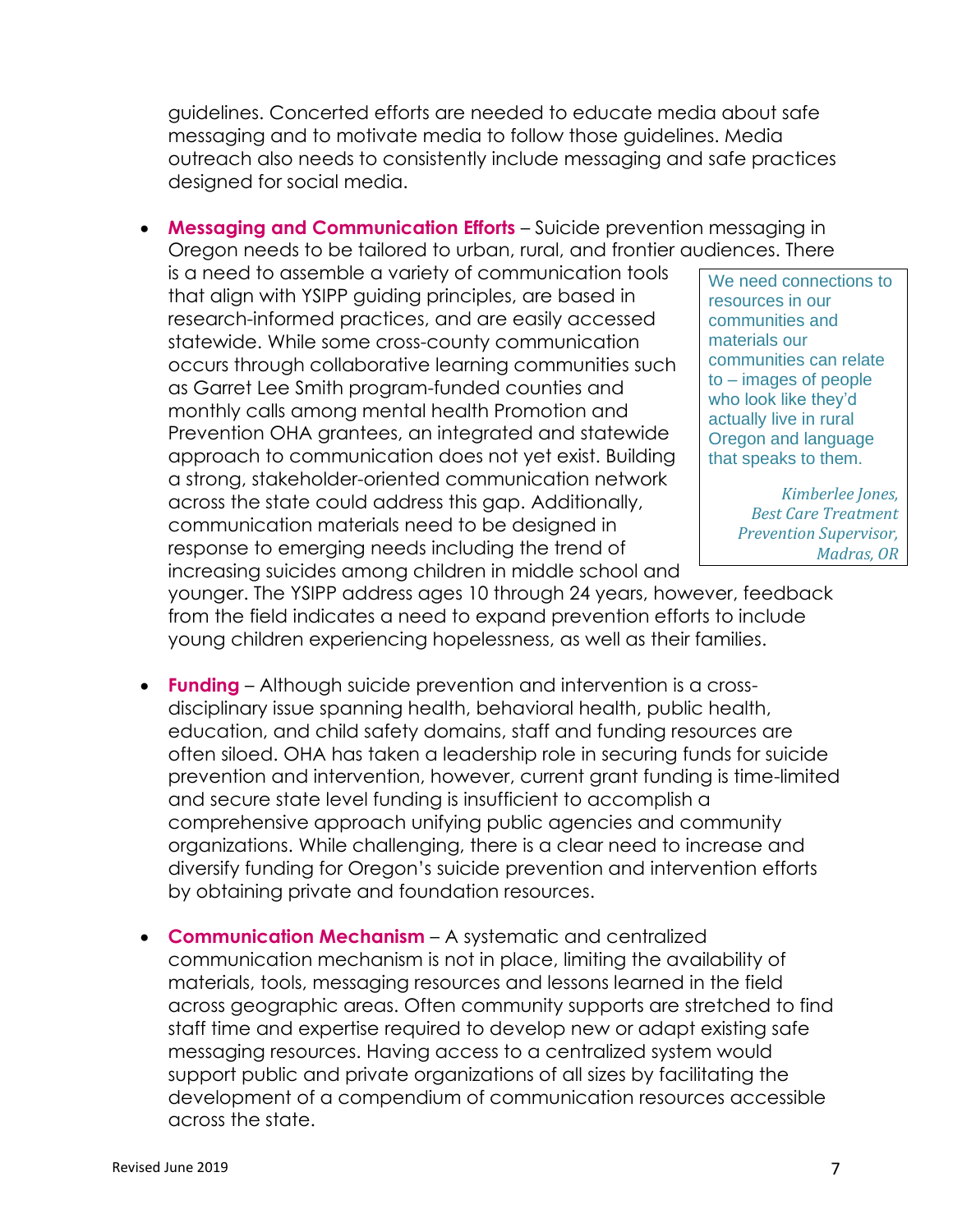#### Opportunities and Strengths

- **Collaboration** The collaborative approach to networking greatly increases the potential for creating communication hubs for distribution of materials and unifying messaging. There is an opportunity to build on existing and emerging coalitions and collaborative groups among public agencies and non-profit organizations. In addition to broad dissemination, working with communication hubs is intended to improve our understanding of suicide prevention and intervention efforts statewide and the attending successes and challenges. Moreover, through collaborative efforts engaging multiple disciplines that address childhood trauma (e.g., child abuse, domestic violence, bullying) including mental health, substance abuse, youth development and education, suicide prevention can be further integrated into their work. When regional coalitions become communication hubs for youth suicide prevention and intervention, there is greater potential to further efforts among partners, address broader issues and support collective actions. *The Alliance Communication Workgroup*
- **Shared Vision** The YSIPP provides a shared vision for suicide prevention and intervention. Clear commitments and agreements between agencies, public and private, to prioritize suicide prevention and intervention communications using the *Framework for Successful Messaging* would help realize the goals of the YSIPP. Existing initiatives such as the School Safety Task Force, Trauma Informed Oregon, the Keny-Guyer Suicide Prevention Workgroup, American Foundation for Suicide Prevention and the Oregon College and University Suicide Prevention Project are sources for expertise and dissemination of communications, which can be further leveraged in communication efforts. For example, state agencies could agree to include audience-specific suicide prevention and intervention resources on their websites. The Oregon Department of Education is currently working towards that goal, and this effort could be implemented more broadly across other agencies and with greater coordination. Another example of the need for such coordination is the Public Health division's comprehensive suicide prevention website discussed above; close coordination with the Alliance is essential in order to avoid duplication of efforts while also aligning messaging and maximizing reach.
- **Youth and Families**  Another potential for collaborative communication action is to bring attention to suicide prevention activities of youth and families at the local level and communication about efforts statewide. Youth and families who have lived experience with family members with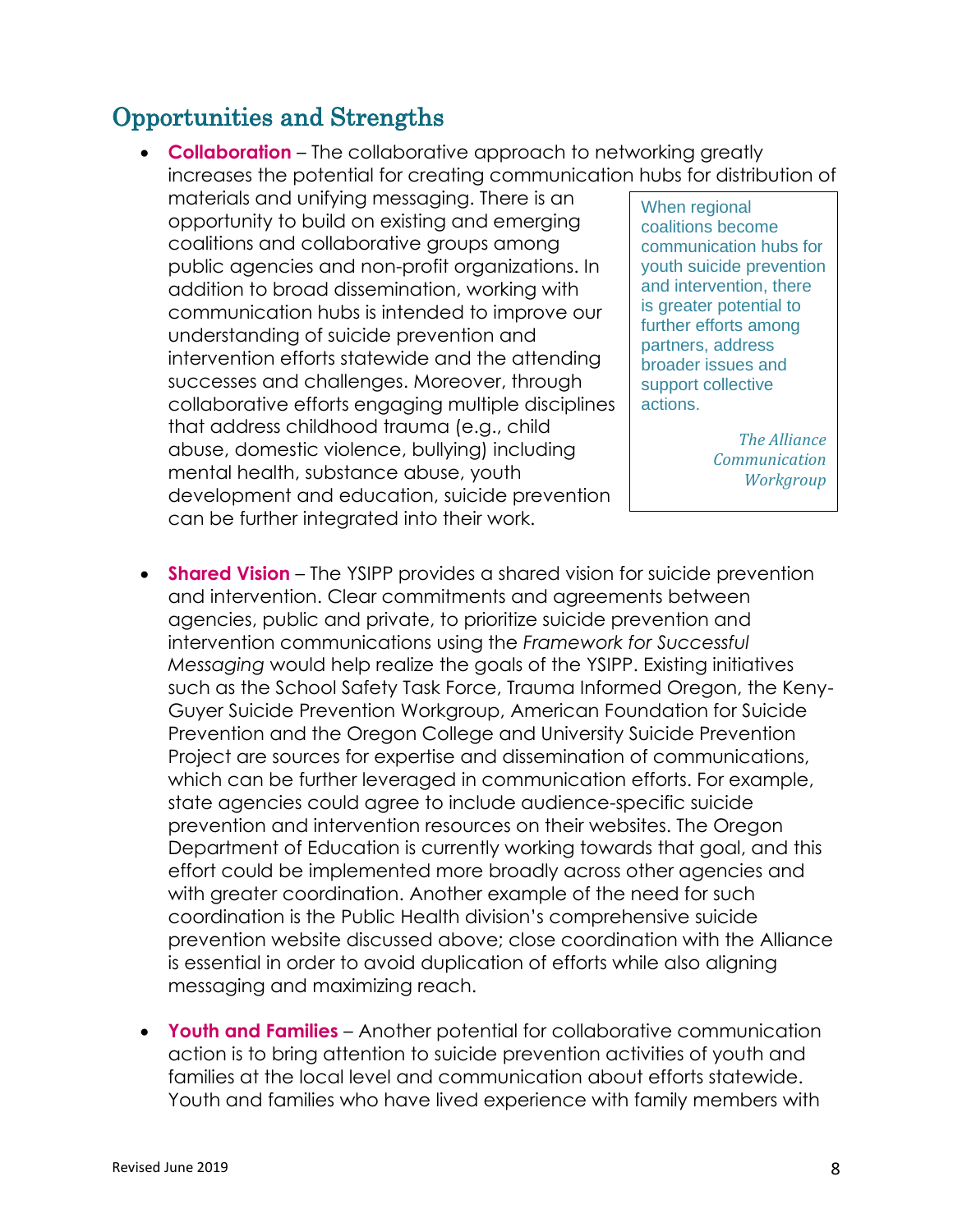suicidal ideation and suicide attempt and bereavement survivors can be galvanized to be effective advocates in moving policy in Oregon. Collaborating with youth, families and the agencies serving youth is important on many levels, particularly in testing and refining messaging content. Their stories and perspectives are central to this Communication Plan.

- **New Partners** Given that suicide prevention extends beyond traditional behavioral health systems, it would be helpful to broaden partnerships to include business, sport teams, and workforce education projects. Engaging these organizations in safe suicide messaging is key because they have reach and connection to young people that can be leveraged in suicide prevention campaigns and changing community norms.
- **The Alliance** The Alliance is responsible for facilitating implementation of the YSIPP and leading development of the next five-year plan. The Alliance includes subject matter experts and leaders in the field, but is not yet well known statewide. Elevating awareness of the Alliance will increase its ability to influence policy and practice. One approach to achieving this broader awareness is to expand Alliance representation from across the state and develop more formal relationships with existing regional suicide prevention and intervention coalitions. Additionally, participating in and sponsoring relevant conferences and developing presentations that can be used by any Alliance member will contribute to increased awareness. For example, the Health Systems Division funded the 2018 Suicide Prevention Conference and has set aside funding for 2019. Funding is requested for 2020 and 2021. The conferences feature Oregonians who have initiated local efforts, brings national experts to the state and promotes networking.
- **Leverage Existing Resources** As mentioned in the Collaboration section, creating communication hubs via existing and emerging coalitions, including collaborative groups within public agencies, would open the opportunity for regional and statewide distribution of materials. The communication hubs will encourage sharing information and disseminating communication resources and experiences across geographic areas, particularly in response to emerging issues and events.

Another resource to be leveraged is the YSIPP annual report published by OHA. This report has current data about suicide within Oregon and progress on implementation of the YSIPP. When the 2018 report is released in February 2019, the Alliance and its partners should be prepared with press releases, editorials and briefing papers to further disseminate the most current information about suicide prevention and intervention in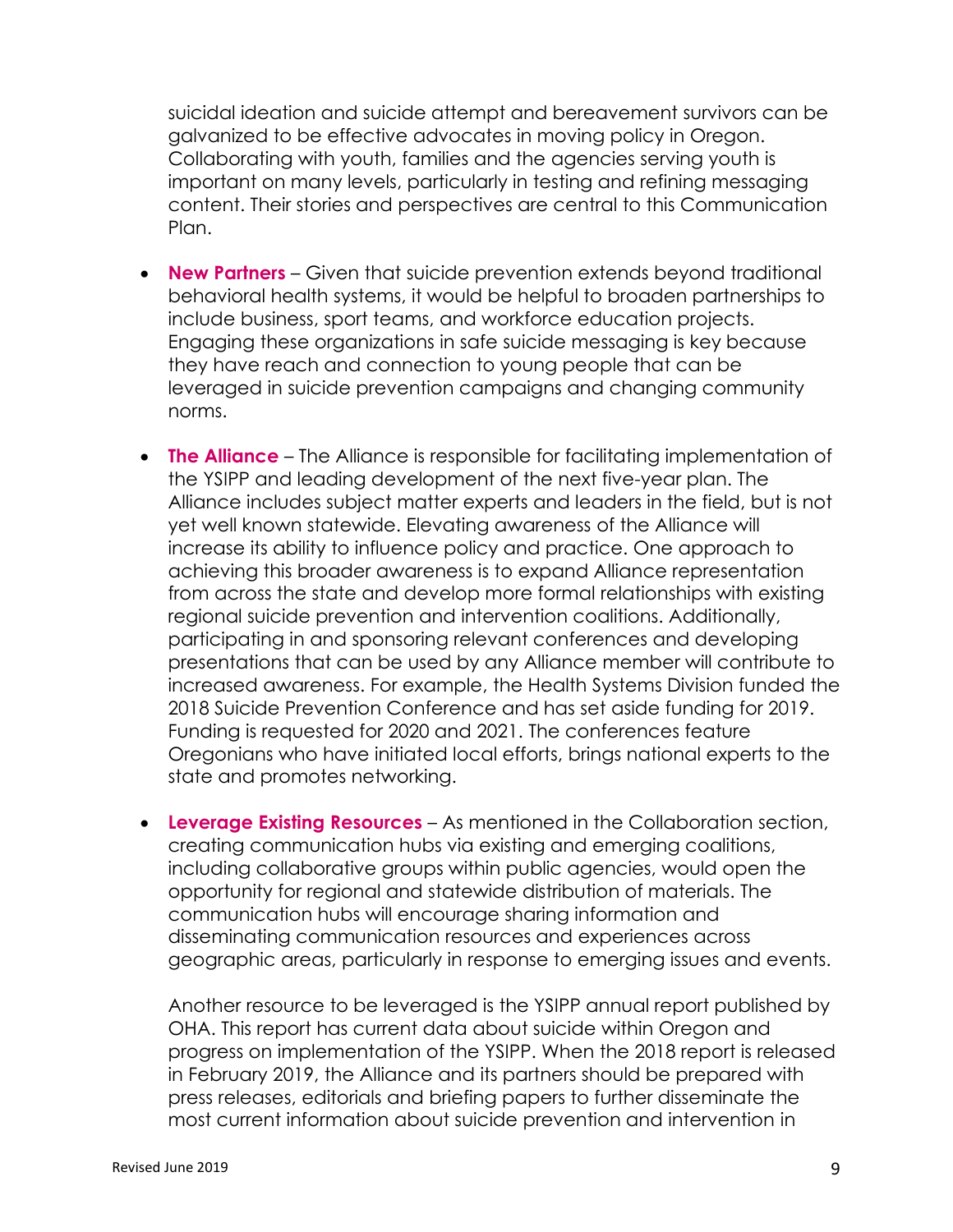Oregon and to broaden awareness of the Alliance's role in supporting implementation of some of those activities.

• **Social Media** – An additional opportunity is to expand suicide prevention and intervention social media efforts designed to engage Oregon youth. OHA has identified funding to start a *by youth, for youth* project on social media to further reach youth and young adults. It must be a priority to identify additional funding sources to ensure the future of the project.

## Priority Areas for Action

Throughout the planning process four themes emerged:

1) The first theme is the need for broader awareness of the youth suicide prevention and intervention efforts being implemented in local communities across the state. Consequently, a systematic and centralized structure for gathering information and providing two-

way communication among those implementing these activities and programs is needed. A systemic approach would facilitate sharing knowledge and practice resources across the state. Paired with this theme was the need for easily accessed communication resources (e.g., news releases) and expert knowledge to assist local communities to respond to high profile suicides and suicide clusters. For example, OHA is currently developing a statewide postvention response team. The Alliance could support this effort and local communities by providing OHA with subject matter expertise and a diversity of perspectives to address emergent situations such as a high-profile suicide.

When we faced a series of youth suicides, it put pressure on our local resources. It would have been helpful to have some messaging available to promote help-seeking, hope and healing. I'd like to be able to reach out to the State, in addition to my county, for support with sending out press and social media releases, and to have subject matter experts available to respond to interview requests.

> *Galli Murray, Suicide Prevention Coordinator Clackamas County*

To lay the foundation for the communication hubs, it is essential to clearly identify key stakeholders. A scan of existing and emerging regional coalitions is proposed. This process will capture information about suicide prevention and intervention efforts across the state and provide a means for sharing regional information with communities, integrating YSIPP communication materials with other efforts, and ensuring statewide distribution of communication materials and tools. The intent is to secure buy-in from state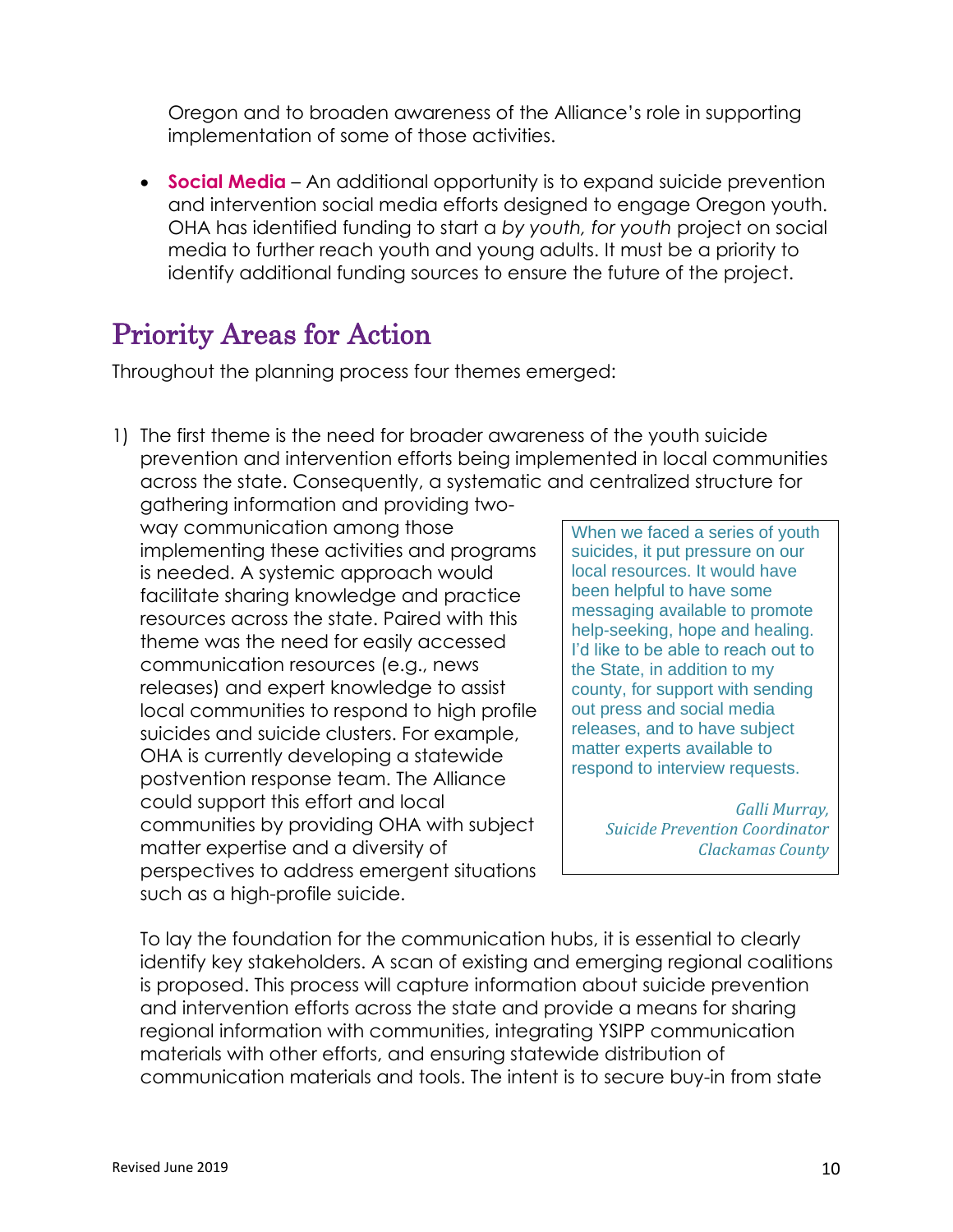agencies and partners across the state to participate in a communication network with the goal of establishing a process for sharing information.

2) The second theme was unifying the field, particularly around suicide-related messaging. Although people often look to national resources, such as the American Foundation for Suicide Prevention or the Action Alliance to Prevent Suicide, in Oregon each agency, department, school district and community organization independently develops communication materials. Consequently, each entity determines if communications are based on safe messaging guidelines and appropriate for the identified audience. The Communication Workgroup recommended developing communication tools, such as succinct talking points for "elevator conversations", fact sheets with an Oregon focus, and one-page notes from the field highlighting individual and local stories of hope, help and healing, promising practices or policy directions and a resource list of subject matter experts in Oregon.

To strengthen public support and advocacy of youth suicide prevention and intervention efforts, there is a need to increase opportunity for dialogue across geographic areas and also have readily available communication tools designed for a variety of Oregon communities, including rural, LGBTQ, Latinx, and Native American communities.

- 3) The third theme is developing allies and champions at the community, county and state level. The value of having decision makers and policy makers engaged in youth suicide prevention and intervention efforts helps secure the future of such activities, particularly when it comes to promoting public policy that aligns with best practice and secures funding for outreach, advocacy, and programs to prevent suicide.
- 4) The fourth theme is to continue to work with Oregon media to increase their understanding of and commitment to using suicide safe messaging. There is a need to develop relationships with media contacts to support ongoing non-crisis driven coverage that promotes protective factors, de-stigmatizes help-seeking and highlights the preventable nature of suicide. It is critical to be poised to respond when a crisis emerges.as demonstrated by the high level of media coverage after the recent release of a Centers for Disease Control and Prevention report showing significant increases in the rates of suicide among all age groups and across 44 U.S. states over the last two decades (Stone et al., 20181) and deaths of celebrities Anthony Bourdain and Kate Spade. While it is unknown whether these recent deaths will impact suicide rates, the World Health Organization has documented an increase in

 $1$  Stone, D. M., Simon, T. R., Fowler, K. A., Kegler, S. R., Yuan, K., Holland, K. M., ... Crosby, A. E. (2018). Vital Signs: Trends in state suicide rates — United States, 1999 – 2016 and circumstances contributing to suicide — 27 States, 2015. *Morbidity and Mortality Weekly Report*, *67*(22), 617–24.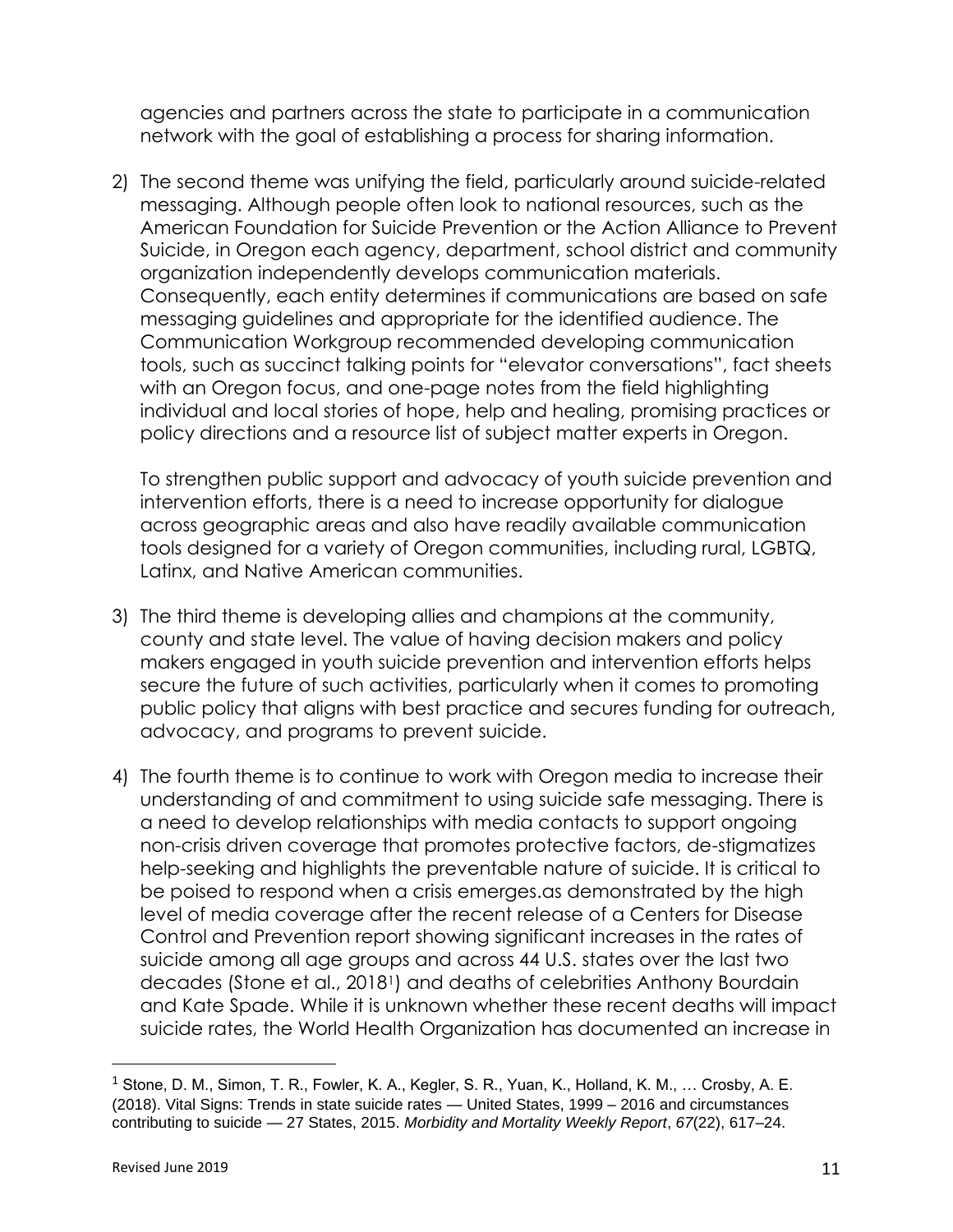suicide after a celebrity death. In the first four months after Robin Williams death by suicide in August 2014, there was a 9.8% increase in the number of suicides typically recorded during this time period. (Fink et al. 2018)<sup>2</sup>

At such times national media turn to such trusted sources as the Suicide Prevention Resource Center and the American Foundation for Suicide Prevention. In Oregon, organizations such as Lines for Life and Youth ERA have taken a leadership role in responding to such crises. This plan proposes to build on their work through mechanisms for sharing information and resources (e.g., news releases) and improving access to subject matter experts across the state.

Finally, the Communication Plan acknowledges the value of sharing social media messaging, supporting development of innovative tools (such as smartphone applications), and working with youth to identify other ways to meaningfully and appropriately engage and respond to struggling youth.

#### Implementation Resource Needs

To fully implement the action steps of the Communication Plan, the Alliance and its partners will need to consider additional resources and funding options to support the following:

- **Website** The University of Oregon is working closely with the Alliance to develop a website to house the materials, tools and messaging templates developed through the YSIPP and this Communication Plan. The centralized system will be used to encourage interactive dialogue among the communication hubs and YSIPP initiatives statewide. Resource allocation for the website must include staff, student or consultation time for ongoing dissemination of information, regular maintenance, posting of updated materials and ensuring the site accurately reflects the programmatic and organizational landscape of suicide prevention and intervention efforts across the state.
- **Consultation** Additional consultation resources will be required for the 1) development and/or adaption of existing materials such as templates, messages, talking points, stories from the field, resource guides and manuals that are research-informed; 2) ongoing statewide coalition scan (administer, collate information and prepare information for posting on website); 3) identify opportunities to pool resources to amplify dissemination of information; and, 4) engage in ongoing communications

 $2$  Fink DS, Santaella-Tenorio J, Keyes KM (2018) Increase in suicides the months after the death of Robin Williams in the US. PLoS ONE 13(2): e0191405. https://doi.org/10.1371/journal.pone.0191405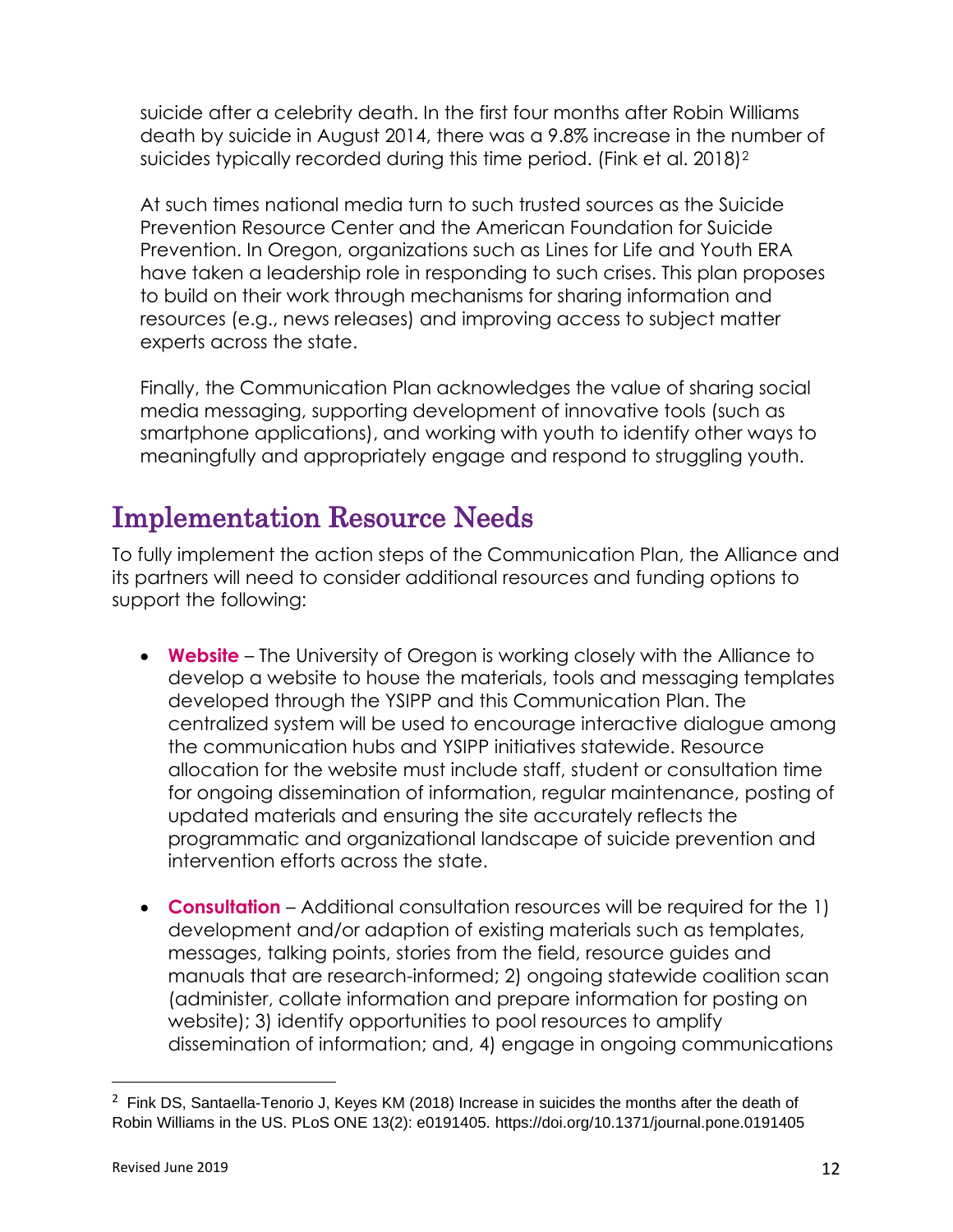with agencies, departments, and coalitions to facilitate consistent messaging and communication strategies across the state. Budgeting should also support engaging a graphic designer to develop layout for both digital and printed materials.

- **Measurement** incorporate the development and implementation of an evaluation process into the state's existing YSIPP evaluation relationship with the University of Oregon, to determine effectiveness of messaging and success of action steps of the Communication Plan.
- **Culturally Responsive Expertise-** assess for needs of communities that speak languages other than English, communities at high risk of suicide and marginalized communities. Collaborate with community organizations, government entities and members of these communities to develop culturally responsive communication materials and strategies.

#### Recommendations

The following recommendations are intended for stakeholders including State agencies, the Alliance, regional coalitions, youth and families, and newly identified partners, with the goal of creating a more unified and effective statewide suicide prevention and intervention movement. By building on the recommended action steps of the Communication Plan, stakeholders can come together on practice, protocols, and future funding.

- Long term, the State may want to consider partnering with private funders to invest in a public health-type suicide prevention campaign such as those used for tobacco/smoking cessation, gambling and opioid abuse prevention.
- Develop a coordinated approach for cross-agency funding and staff resources that are devoted to youth suicide prevention and intervention. A coordinated effort across state agencies can make the best use of funds, ensuring funding goes to where the expertise is and meets emerging needs and avoiding duplication.
- Partner smartly. For example, working with organizations that regularly communicate with specific audiences like the National Guard, Northwest Portland Area Indian Health Board, Disability Rights Oregon and Basic Rights Oregon and many others is needed to reach culturally specific audiences.
- Although implementation of the Communication Plan requires participation from key stakeholders across the state and leadership from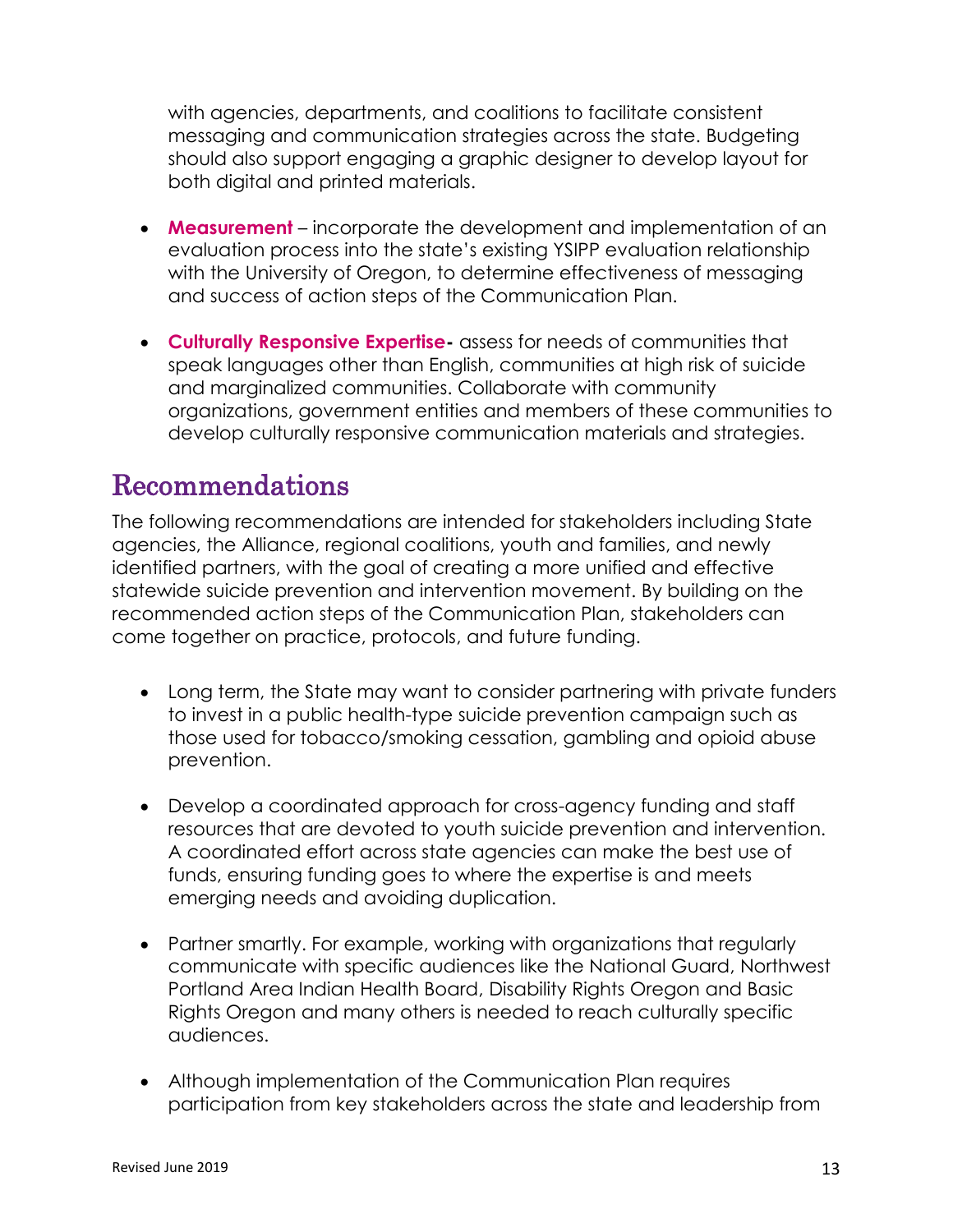OHA, oversight of the Communication Plan should be the responsibility of the Alliance. This recommendation is based on continued funding for the Alliance.

- Use the annual suicide prevention conference as an opportunity to highlight local efforts, share local experience and insights, set locallyrelevant priorities, host a media roundtable, and encourage coordination across the state including regional suicide prevention coalitions.
- It is recommended that state agencies integrate youth suicide prevention and intervention into their work as youth suicide prevention and intervention cuts across health, mental health, public health, education, poverty, housing insecurity, food insecurity, and violence domains. Beyond integration, improved coordination across state agencies and their collaboration on youth suicide prevention and intervention efforts would provide substantial support of the communication strategy for dissemination.

It is recommended the Alliance Executive Committee identify, engage and get a commitment from external allies and champions who are positioned to a) influence political engagement and movement on policy issues; b) advocate for suicide prevention; and c) support the continued and expanded implementation of the YSIPP. Once the Executive Committee determines specific areas committed external community members are needed to move forward YSIPP prioritized items such as policy, practice, outreach, advocacy, and funding, communication materials should be developed to orient them to the burden of suicide in Oregon, impacted populations, the work and structure of Alliance, and provide an overview of YSIPP and priorities.

# Strategic Communication Goals, Objectives and Action Steps

Goal A. Develop a communication strategy that fosters a more wellconnected and effective youth suicide prevention and intervention field in Oregon.

**Objective A.1.** By July 2019 complete a scan of regional and local youth suicide prevention and intervention coalitions to support development of communication hubs across the state.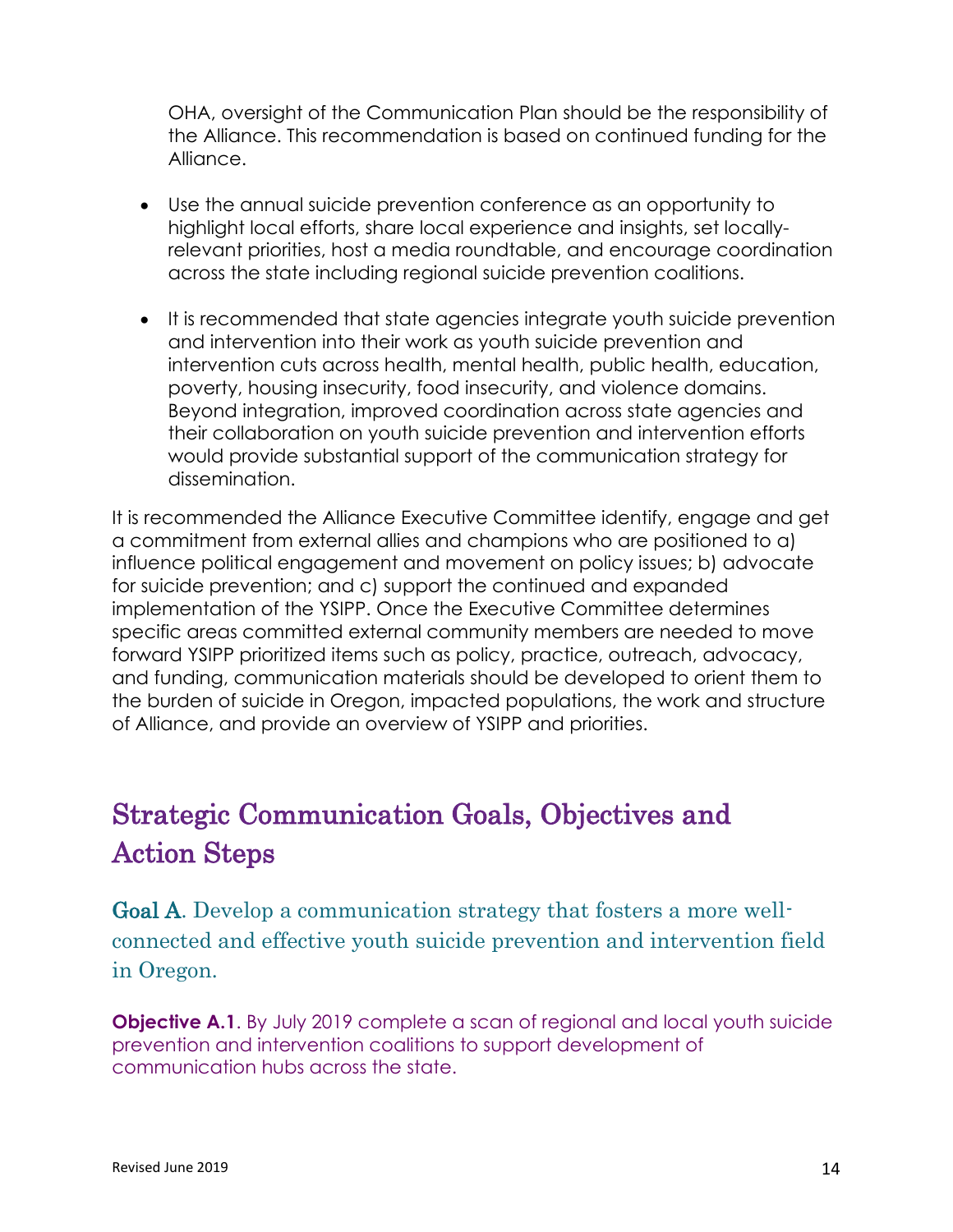**Action Step A.1.a**. By August 2018 develop and administer a scan to identify regional and local suicide prevention and intervention coalitions. Scan to include an inquiry about existing youth suicide prevention and intervention communication approaches and plans; their recommendations on how to communicate with the Alliance; and, each county's lead person for suicide prevention.

**Action Step A.1.b.** By September 2018 Communication Outreach Committee develops a memorandum of understanding (MOU) template that identifies a structure for regular updates from regional coalitions to the Alliance and from the Alliance to them. Invite regional coalitions to sign and honor the MOU. As memorandum are signed, add coalition information to the Alliance website.

**Action Step A.1.c**. By June 2019 distribute announcement of launch of the Alliance website to entities participating in the scan, Alliance members, and coalition partners.

**Action Step A.1.d.** By September 2019 begin to share regular updates of Alliance activities. Identify key state agencies serving children and families and a lead person within the agency to receive the updates.

**Action Step A.1.e.** By August 2019 clarify a process for ongoing maintenance of website to ensure map of regional hubs and lead county contact information is current and updated annually.

**Action Step A.1.f.** Beginning September 2019 conduct an annual update of coalition information by recirculating a survey and update coalition information on website.

Goal B. Develop an online presence for the Oregon Alliance to Prevent Suicide.

**Objective B.1.** By March 2019 create and maintain an Alliance website in order to promote Alliance activities, facilitate communication among Alliance members and partners, and disseminate communication materials.

**Action Step B.1.a**. By July 2018 outline a proposal with the University of Oregon (U of O) for the design and development of an Alliance website.

**Action Step B.1.b.** By July 2018 share an outline of the website plan with Public Health and Lines for Life. Schedule a meeting to coordinate with Public Health, Lines for Life and U of O Suicide Prevention Lab to align efforts related to online dissemination of suicide prevention and intervention information.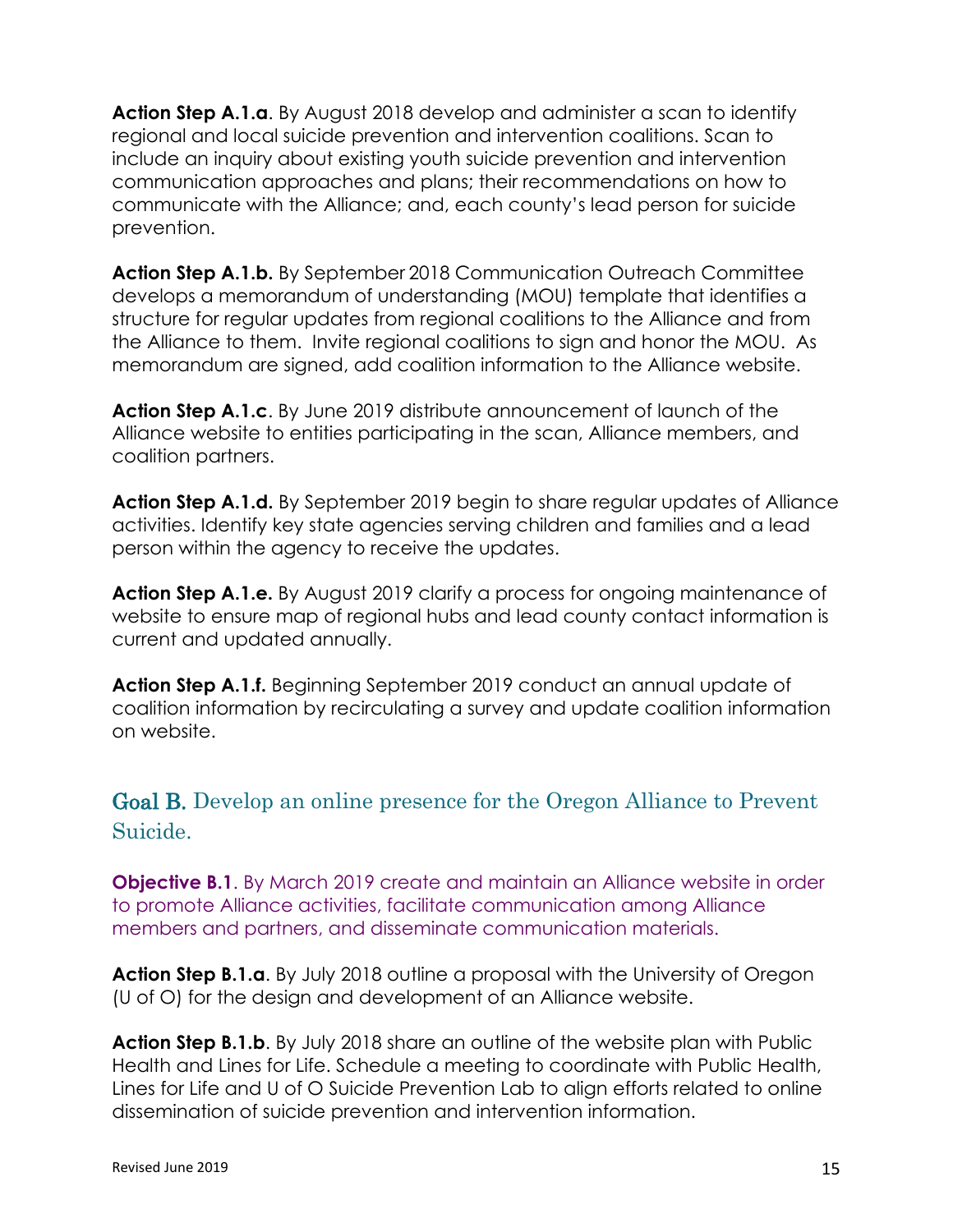**Action Step B.1.c**. By September 2018 share draft format for the home page and website design with Outreach and Awareness Committee members, obtain their feedback and integrate feedback throughout design process.

**Action Step B.1.d**. By October 2018 generate homepage content and design, obtain domain name, and launch website. Initial content on webpage to include background and role of Alliance members, highlights of current activities, the YSIPP, and the national suicide prevention lifeline.

**Action Step B.1.e.** By December 2018 establish mechanism for ongoing posting of resources and materials to the Alliance website and social media sites.

**Action Step B.1.f.** By June 2019, begin quarterly updates for the website by adding newly identified resources to the compendium of materials, removing out-of-date materials and information, and updating information on Alliance.

**Objective B.2:** By March 2020 develop, adapt or adopt materials and tools, including social media links and messaging relevant to YSIPP priorities and Oregon's needs.

**Action Step B.2.a**. By September 2019 convene the Outreach and Awareness Committee to recommend priority areas and sequence development of safe messaging templates, talking points, stories from the field, and links to key resources related to YSIPP. Seek input from other Alliance committees as indicated. Alliance staff is responsible for coordinating the development of these resources, seeking feedback from Committee members on content, and preparing items for posting.

**Action Step B.2**.**b.** By December 2018 and quarterly thereafter post at least five priority materials on web-page as approved by Alliance staff.

**Action Step B.2.c.** By January 2019, in conjunction with U of O Suicide Prevention Lab, complete a scan that identifies current youth-focused suicide prevention and intervention social media campaigns, apps and initiatives in use or in development in Oregon.

**Action Step B.2.d**. By February 2020, in conjunction with the release of the annual YSIPP report, support OHA in the development of a press release to update the public on progress and develop a one page brief with same detail for Alliance members and post on website.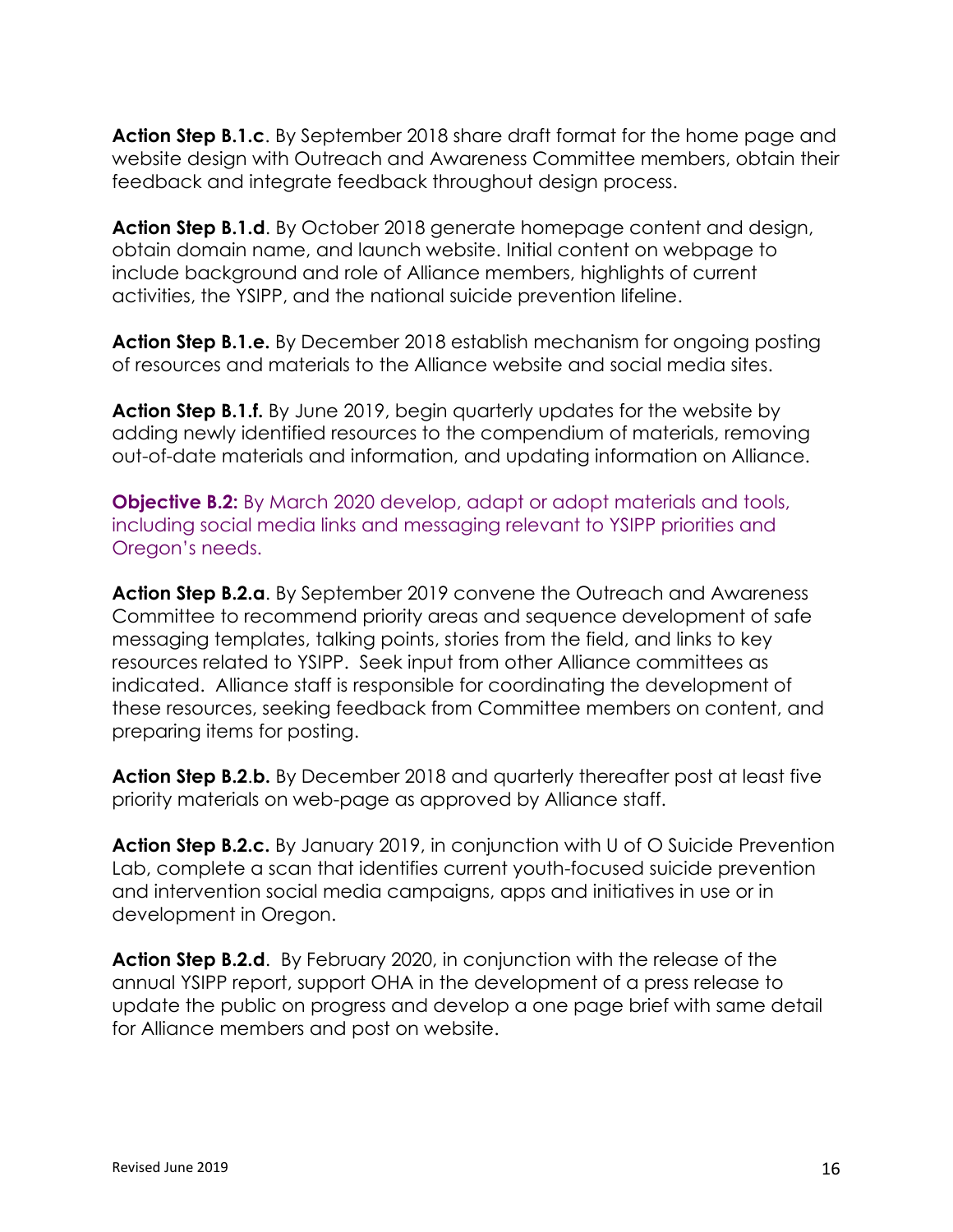**Action Step B.2**.**e.** By March 2020 convene a focus group including youth, families and youth-serving organizations to review and provide feedback on scan findings and make recommendations on next steps for social media engagement.

Goal C. Establish an approach to participate in national initiatives such as Suicide Prevention Month and to respond to emergent situations and crises.

**Objective C.1.** By June 2020 support and align with national and regional youth suicide prevention and intervention campaigns.

**Action Step C.1.a.** By November 2018 as Alliance develops materials, determine whether they align with national research and national messaging campaigns.

**Action Step C.1.b.** September 2020 assess how Alliance members are engaged with communication campaigns in Oregon and at the national level that align with the YSIPP such as Suicide Prevention Walks and Mental Health Awareness month.

**Action Step C.1.c.** By January 2020 access the regional communication hubs to gather information regarding Oregon participation in these types of activities.

**Action Step C.1.d.** By March 2019 and quarterly thereafter identify a selection of these events and/or messages to post on the web site and social media particularly if there is an Oregon specific or innovation element to it.

**Objective C.2.** By January 2020 establish a communication response team whose members would be available to OHA and media during an emergent or crisis situation to provide subject matter expertise including stories of hope and resilience,

**Action Step C.2.a.** By August 2018 attend OHA's listening session regarding postvention needs and collect information regarding recommendations for coordinated communication in response to emerging situations and crisis.

**Action Step C.2.b.** By December 2019 begin a scan of literature to identify guidelines for responding to emerging situations and crisis. Adapt existing or develop new guidelines tailored to Oregon urban, rural and frontier communities and audiences.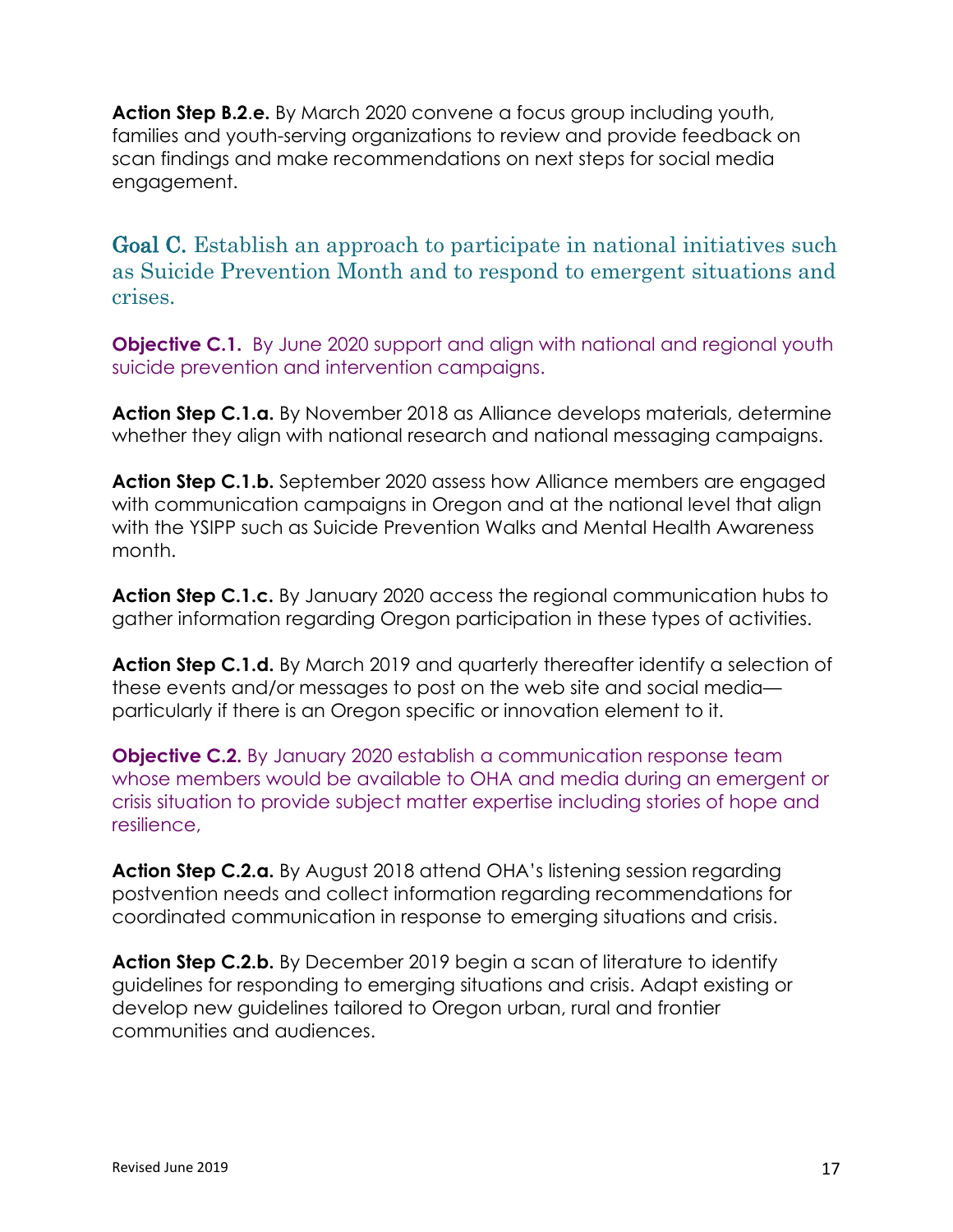**Action Step C.2.c.** By December 2019, in conjunction with OHA's communication team, identify individuals who could serve as subject matter experts to include a psychiatrist, psychologist, healthcare professionals, educators, people with substance abuse expertise, young people, and individuals with lived experience to be available as a resource for emergent situations.

**Action Step C.2.d**. By January 2020 convene the communication response team to develop and reach agreement on a protocol for activating a response and handling media inquiries. Establish lines of communication between OHA and the Alliance liaison regarding how to activate access.

**Action Step C.2.e.** By March 2020 develop key contacts with regional media outlets to promote safe messaging, encourage them to provide information about sources of support and contact details of helplines when reporting mental health and suicide stories.

**Action Step C.2.f.** By May 2020 in conjunction with statewide suicide prevention conference issue an announcement about the development of this team and release announcement to media outlets across the state.

**Action Step C.2.g**. By May 2020 provide regional media information access to subject matter experts and safe reporting guidelines. Provide information about accessing safe reporting guidelines through the Alliance website.

**Action Step C.2.h.** When the annual YSIPP report is released, support OHA in the development of a press release to update the public on progress and develop a one-page brief with same detail for Alliance members.

Goal D. Build a nimble and effective communication strategy to respond to and promote policy change in alignment with the YSIPP.

**Objective D.1.** By December 2018 develop a structure for responding to changes in policy and promoting policy change that aligns with the YSIPP.

**Action Step D.1.a.** By October 2018 the Alliance Executive Committee will outline policy priorities for 2019.

**Action Step D.1.b.** By December 2018 Outreach and Awareness Committee will identify and develop materials to support Alliance work in the area of policy response and development.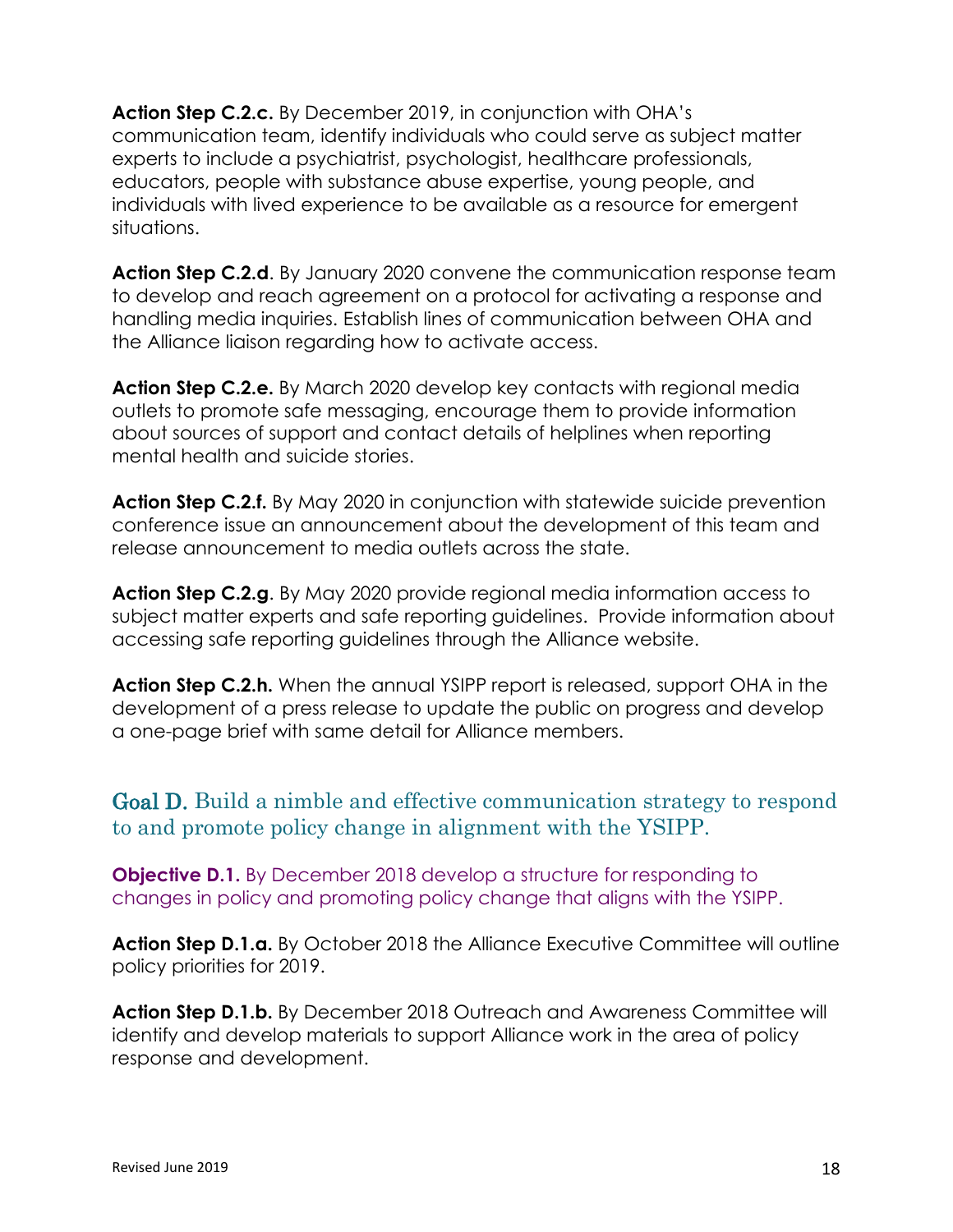#### Goal E. Measure impact and utilization of activities

**Objective E.1.** By September 2020, submit an impact and utilization report to be developed by the University of Oregon evaluation group in coordination with the Alliance Outreach and Awareness and Data and Evaluation Committees.

**Action Step E.1.a.** By July 2019 the U of O evaluation group, in coordination with the Outreach and Awareness Committee and the Data and Evaluation Committee, will develop an evaluation strategy for activities. The proposed evaluation strategy will be submitted to the Executive Committee for approval.

**Action Step E.1.b.** By October 2019 priority Communication Plan activities for evaluation (e.g., utilization of the Alliance website) will be outlined and key measures identified. Communication Plan activities will be implemented as funding and other resources become available; priority activities and measures will be added as needed.

**Action Step E.1.c.** By April 2020 initial Alliance website (launched September 2018) utilization data will be collected/summarized by the U of O evaluation group. Data will include public site traffic and reach metrics for public information-oriented sections of the website for the first two quarters the site will have been active (October-December 2019 and January-March 2020). Utilization data for the resource hub sections of the site (used by Alliance members and stakeholders) will be reported for the first quarter of 2019-20.

**Action Step E.2.d.** By September 2020 write an impact and utilization report summarizing all available measures related to activities implemented to date. Measures are anticipated to include Alliance Website utilization (e.g., site traffic, number of stakeholders/allies identified and engaged), and policy and advocacy efforts (e.g., number of white papers, policy briefs, and press releases developed). The annual report will be submitted to the Alliance and OHA